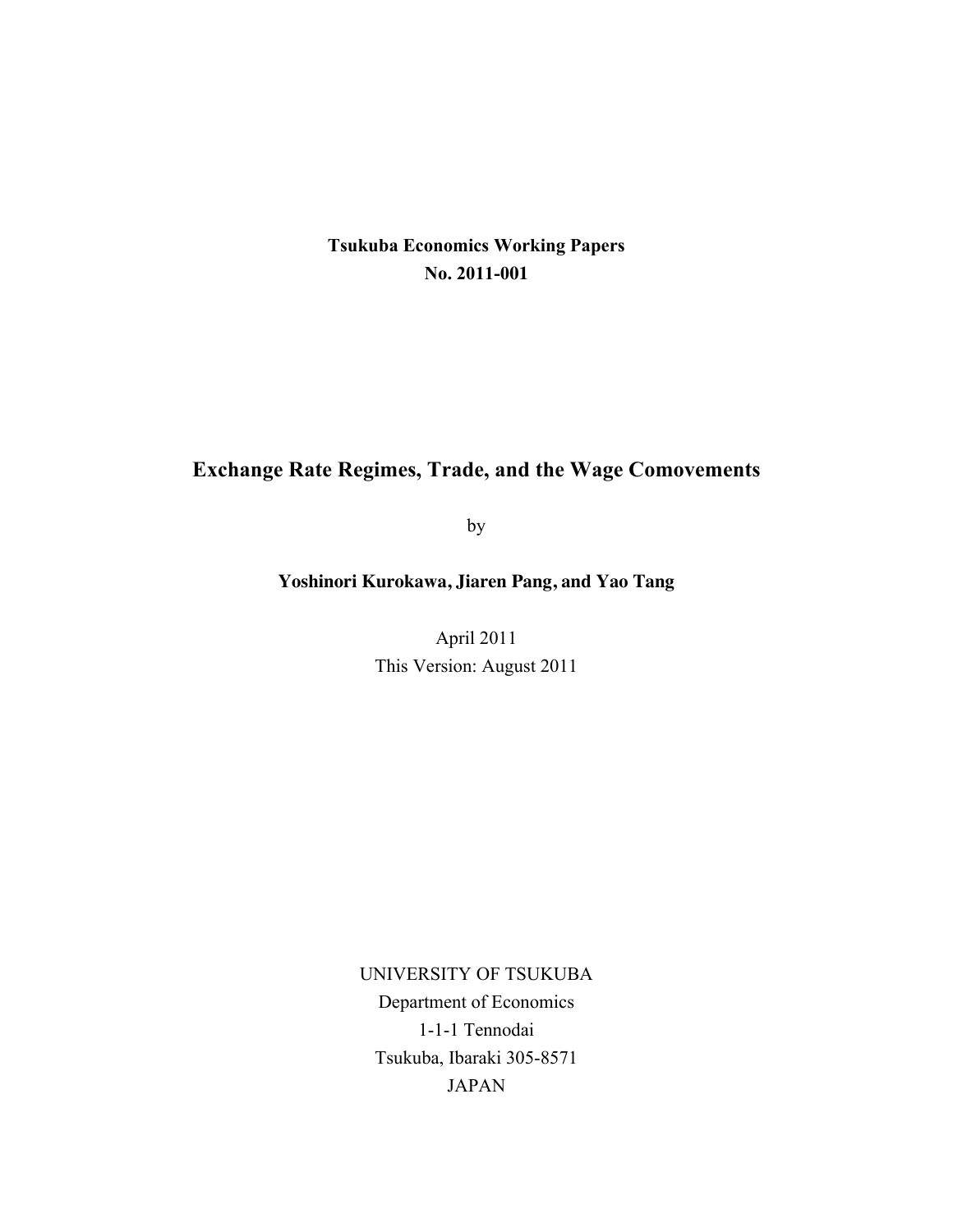# Exchange Rate Regimes, Trade, and the Wage Comovements<sup>∗</sup>

Yoshinori Kurokawa<sup>†</sup>, Jiaren Pang<sup>‡</sup> and Yao Tang<sup>§</sup>

August 11, 2011

#### Abstract

The introduction of exchange rate regimes into the standard Ricardian model of trade implies stronger positive nominal wage comovements between trading countries that fix their bilateral exchange rates. Panel regression results based on data from OECD countries from 1973 to 2010 suggest that countries in the European Monetary Union (EMU) experienced stronger positive wage comovements with their main trade partners. In comparison, the positive wage comovements between countries engaged in non-currency-union pegs were weaker. When we restrict the regression to the subsample of the EMU countries, we find a significant increase in wage comovements after these countries joined the EMU in 1999 compared to the pre-euro era.

JEL classification: F1, F3 Keywords: fixed exchange rate regime, currency union, trade, wage comovements

<sup>∗</sup>The authors are grateful for suggestions and comments from Kozo Kiyota, Steve Matusz, Michihiro Ohyama, Ke Pang, Yoshimasa Shirai, Chetan Subramanian, Hylke Vandenbussche, and participants at the Spring 2011 Midwest International Economics Meetings. All errors are ours.

<sup>†</sup>Department of Economics, University of Tsukuba, 1-1-1 Tennodai, Tsukuba, Ibaraki 305-8571, Japan. E-mail: kurokawa@dpipe.tsukuba.ac.jp.

<sup>‡</sup>Department of Finance, School of Economics and Management, Tsinghua University, Beijing 100084, China. E-mail: pangjr@sem.tsinghua.edu.cn.

<sup>§</sup>Corresponding author. Department of Economics, Bowdoin College, 9700 College Station, Brunswick, Maine 04011-8497, USA. E-mail: ytang@bowdoin.edu.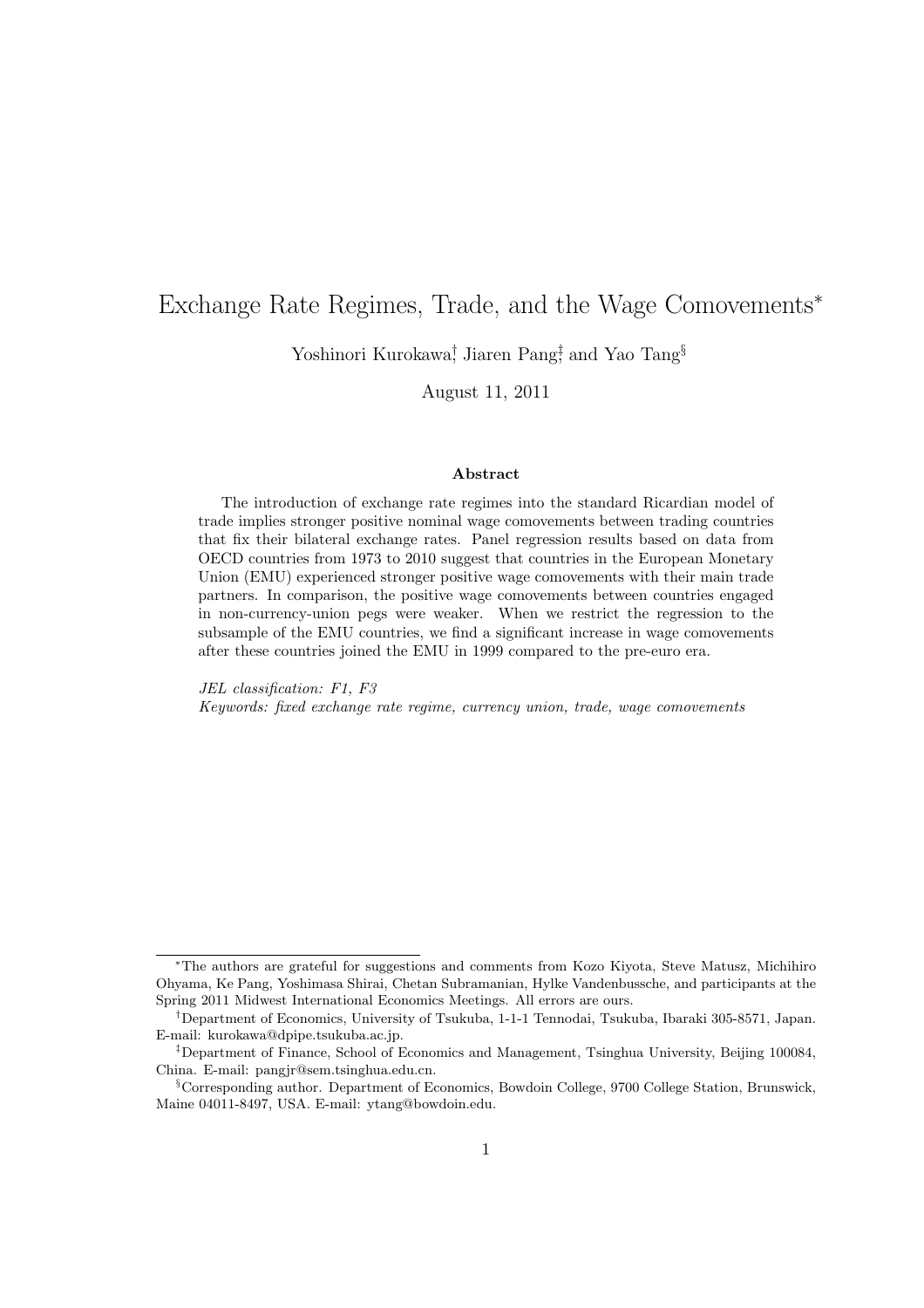#### 1 Introduction

The standard Ricardian model of trade is a real model and thus does not explicitly deal with the monetary aspects of trade such as changes in nominal prices and exchange rate. However, as pointed out by Dornbusch, Fischer and Samuelson (1977) and Ito and Ohyama (1985), it is possible to extend the discussion of the standard Ricardian model to deal with the monetary aspects of trade.

The introduction of a nominal exchange rate to the standard Ricardian model generates an interesting theoretical prediction regarding exchange rate regimes, trade, and comovements of nominal wages.<sup>1</sup> The modified Ricardian model predicts that if a country fixes the exchange rate with its main trade partner, then its wage will comove strongly and positively with its partner's wage to preserve the relative prices in trade and maintain the same trading equilibrium. However, if a country floats the exchange rate, then its wage does not necessarily comove with that of its main trade partner, as the exchange rate can adjust to maintain the relative wages and prices. Thus the model predicts stronger comovements of wages between countries that fix their bilateral exchange rates.

In practice, many countries adopt fixed exchange rate regimes, with the extreme case being a currency union. In the 1990s, among the 91 economies studied by Sterne (1999), the number of countries adopting an explicit exchange rate target increased from 30 to 47. In 1999, the creation of the European Monetary Union (EMU) locked in 11 European countries committed to a single currency, and the EMU has been expanding since. However, in the wake of recent crises in peripheral countries in the EMU, economic commentators (for instance, Economist (2010)) suggest that relative to Germany, countries such as Greece and Ireland have wages that are too high for their products to be competitive internationally. Yet, as EMU members, they do not have the option of devaluation to promote their products. Such observations suggest that for countries in

<sup>1</sup>Our interests are in the comovements of nominal wages, so in the following discussion the word "wage(s)" refers to nominal wage(s), unless otherwise noted.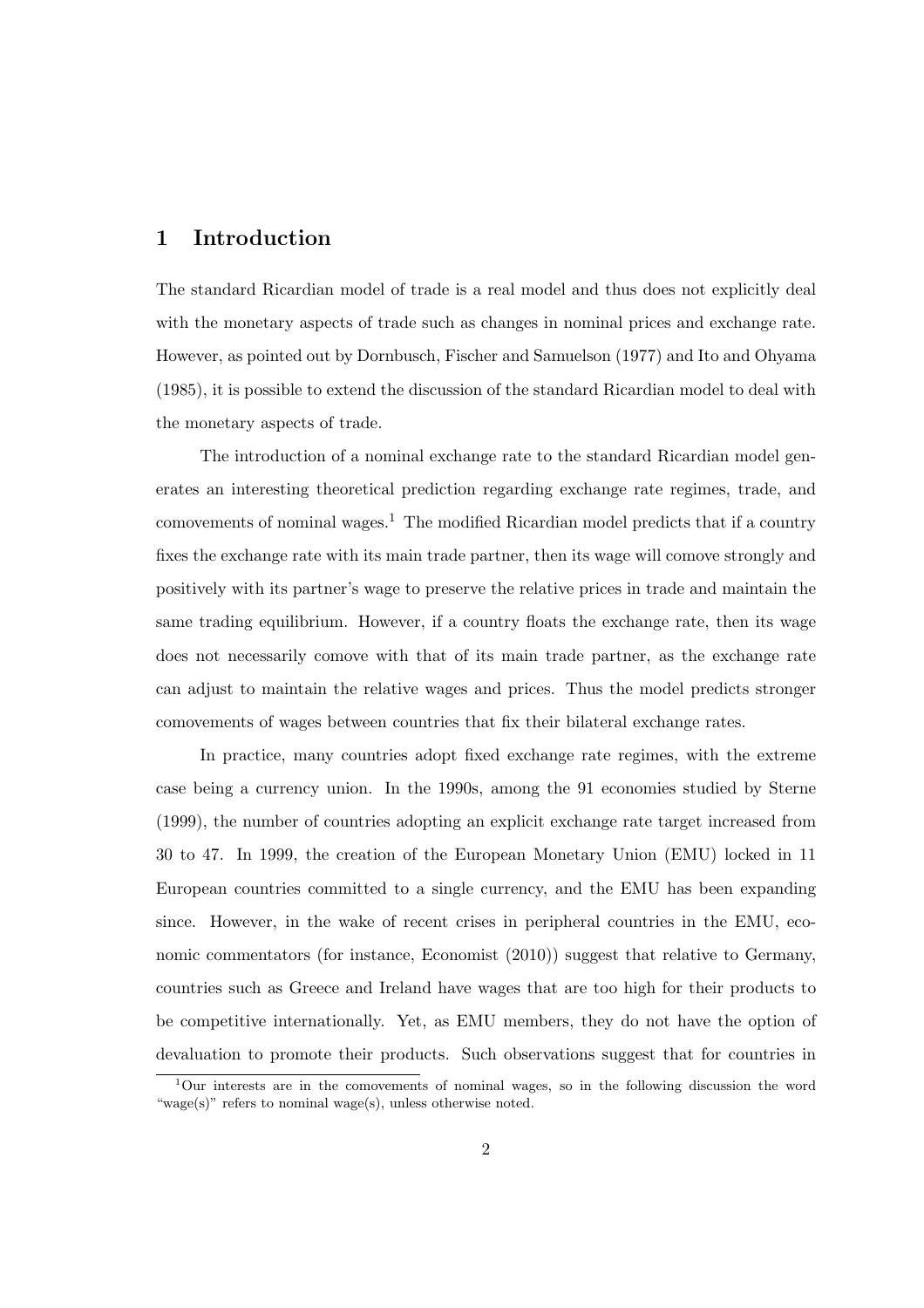a currency union and countries adopting currency pegs, whether their wages align with those of their main trade partners has important economic consequences.

To the best of our knowledge, however, no previous studies have empirically tested the prediction of the modified Ricardian model that fixed exchange rate regimes enhance the positive effects of trade on wage comovements between countries. This paper now fills this void by testing if wages comove strongly and positively between countries that peg their currencies. The results of panel regressions based on data from 24 OECD countries from 1973 to 2010 suggest that if a country and its main trade partner were in the EMU, then their wages experienced stronger comovements, especially in the longer term. However, for countries engaged in non-currency-union pegs, the positive wage comovements were weaker.

In addition, we run regressions with the sample restricted to EMU countries to determine whether joining the EMU in 1999 was associated with stronger positive wage comovements. We find that for EMU countries, there was a significant increase in wage comovements after joining the EMU, compared to the pre-euro era.

Many previous studies analyze the comovements of wages with other variables, such as output, prices, and (un)employment. Surprisingly, however, there are few studies that analyze the comovements of wages. In fact, as far as we are aware, there are only three studies on the subject.

The first, Budd, Konings and Slaughter (2002), highlights the comovements of wages within a multinational. They show the existence of comovements of wages within a multinational firm through internal risk sharing. The second, Robertson (2000), highlights the comovements of wages between the interior and border regions in a country. He provides evidence for these comovements between the interior and border regions of Mexico, thus indicating that the wage impact of emigration is transmitted to the overall Mexican economy. The third, Lamo, Perez and Schuknecht (2008), highlights the comovements of wages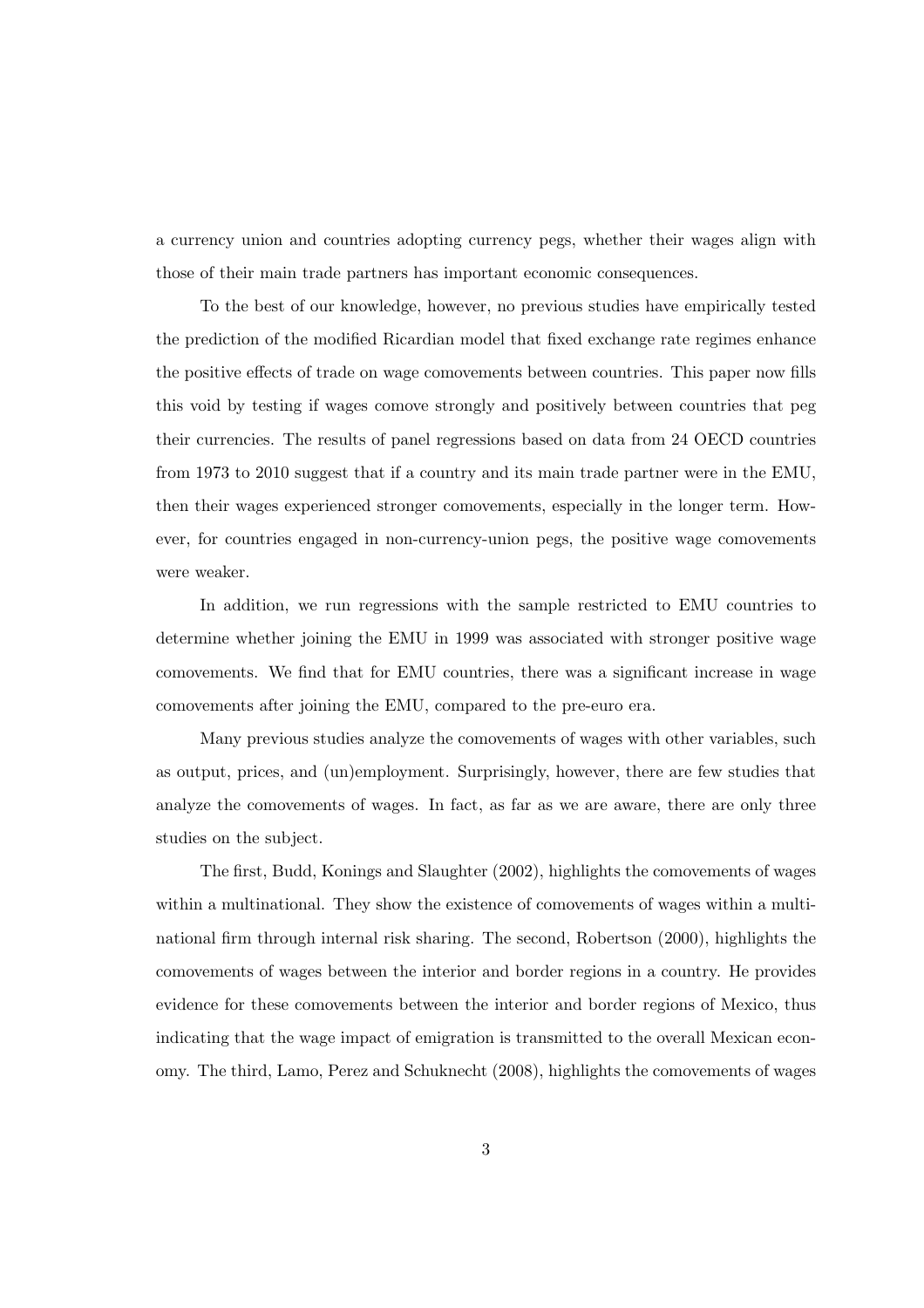across sectors within a country. They show strong positive comovements of public and private sector wages over business cycles since the 1960s in the euro area and a number of other OECD countries.<sup>2</sup>

Our paper thus makes the following contributions to both the trade literature and the wage literature. First, because in reality countries often use different currencies, both exchange rates and nominal wages are important determinants of the relative prices of exports to imports. Past trade studies, however, have paid little attention to the monetary aspects of trade. By incorporating the monetary aspects of trade into the Ricardian model and then empirically testing the resulting implications, we reveal the difference in the wage effects of trade under the fixed and floating exchange rate regimes.

Second, we highlight that for countries engaged extensively in trade, the choice of a fixed exchange rate regime will enhance wage comovements between countries. Our results add to the knowledge of wage comovements, as previous work has focused on inter- and intra-country wage comovements due to internal risk sharing within a multinational firm and emigration.

Third, our results add to the knowledge of how an exchange rate peg acts as a nominal anchor. A currency peg or membership of a monetary union is one way to provide a nominal anchor for a country's output prices or inflation rate (Edwards, 1993; Calvo and Vegh, 1994; Willett, 1998). Our results suggest that in addition to providing a nominal anchor for output prices or the inflation rate, a monetary union can provide a nominal anchor for wages.

The rest of this paper is organized as follows. In Section 2, we incorporate a nominal exchange rate into the standard Ricardian model and then derive an empirical question from the model. We document the regression specification and data in Section 3. Section

<sup>2</sup>Lamo et al. (2008) also study causal linkages between public and private sector wages, i.e. the public/private wage leadership. Their causality analysis suggests that although influences from the private sector appear on the whole to be stronger, there are direct and indirect feedback effects from public wage setting in a number of countries as well. See the references in their paper for studies on wage leadership in a particular country (mainly Sweden plus a few others).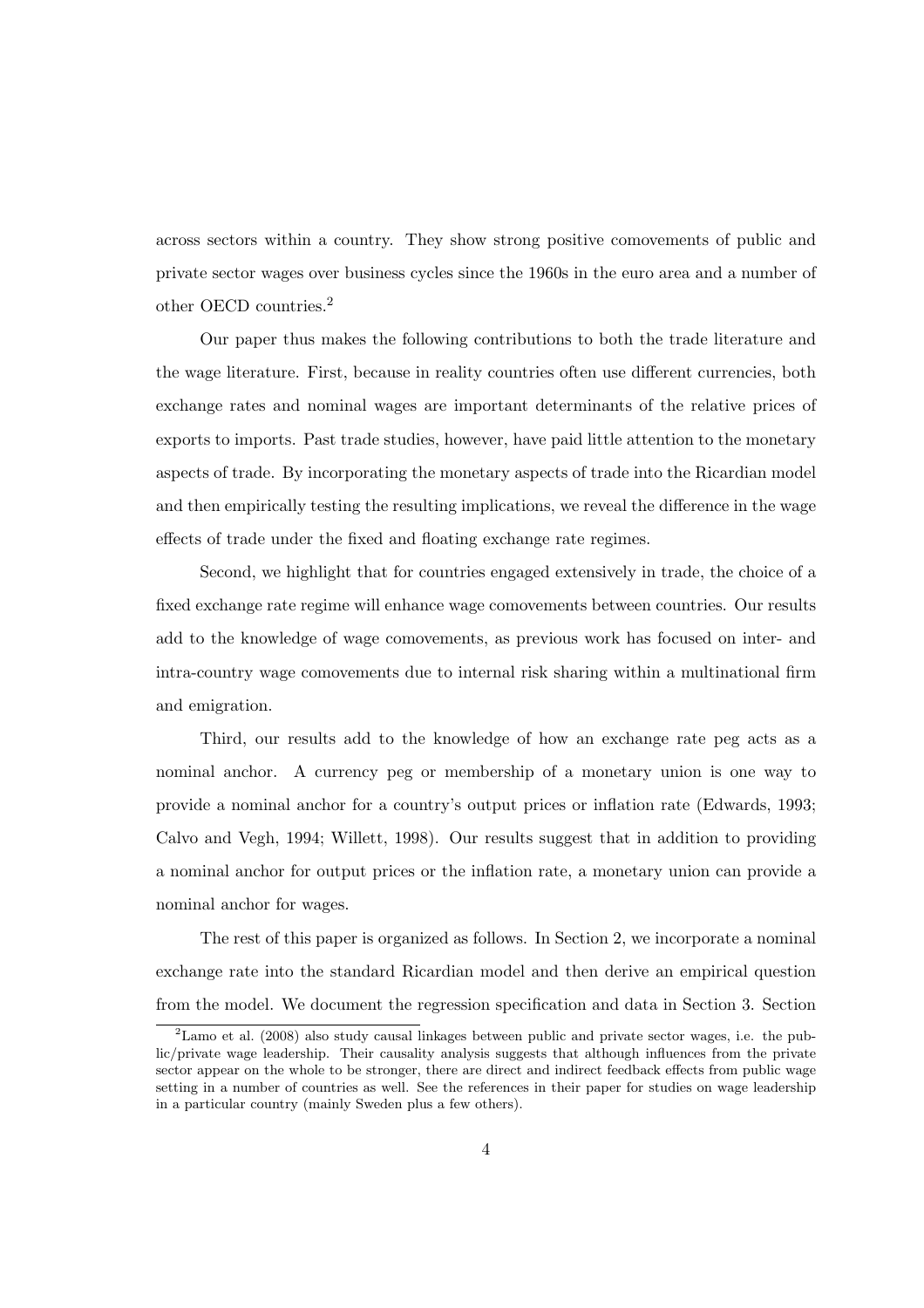4 reports regression results. We offer a discussion of the results in Section 5 and conclude in Section 6.

## 2 Theory

In this section, we incorporate a nominal exchange rate into the standard Ricardian model of trade and thus address the monetary aspects of trade. We then set up an empirical question regarding exchange rate regimes, trade, and wages that is theoretically meaningful.

Consider the standard Ricardian model. There are two countries: home and foreign. There are two goods: good 1 and good 2. There is one input factor, labor, and the labor endowment is given in each country. The markets are perfectly competitive, and the technology exhibits constant returns to scale.

Suppose that the home country has a comparative advantage in good 1 and that the foreign country has a comparative advantage in good 2. If these two countries start trading with each other, then the home country will produce and export good 1, and the foreign country will produce and export good 2. Because the output price must equal the unit cost under perfect competition, the following zero-profit conditions must hold:

$$
P_1 = a_1 W,\tag{1}
$$

$$
eP_2^* = ea_2^*W^*,\tag{2}
$$

where  $P_1$  and  $P_2^*$  denote prices of good 1 in the home country and good 2 in the foreign country, respectively;  $a_1$  and  $a_2^*$  denote unit labor requirements for good 1 in the home country and good 2 in the foreign country, respectively; and  $W$  and  $W^*$  denote wages in the home country and in the foreign country, respectively. The variable  $e$  is the exchange rate, defined as the price of the foreign currency in terms of the home currency.

In this trading equilibrium, relative prices  $P_1/(eP_2^*)$  are determined between the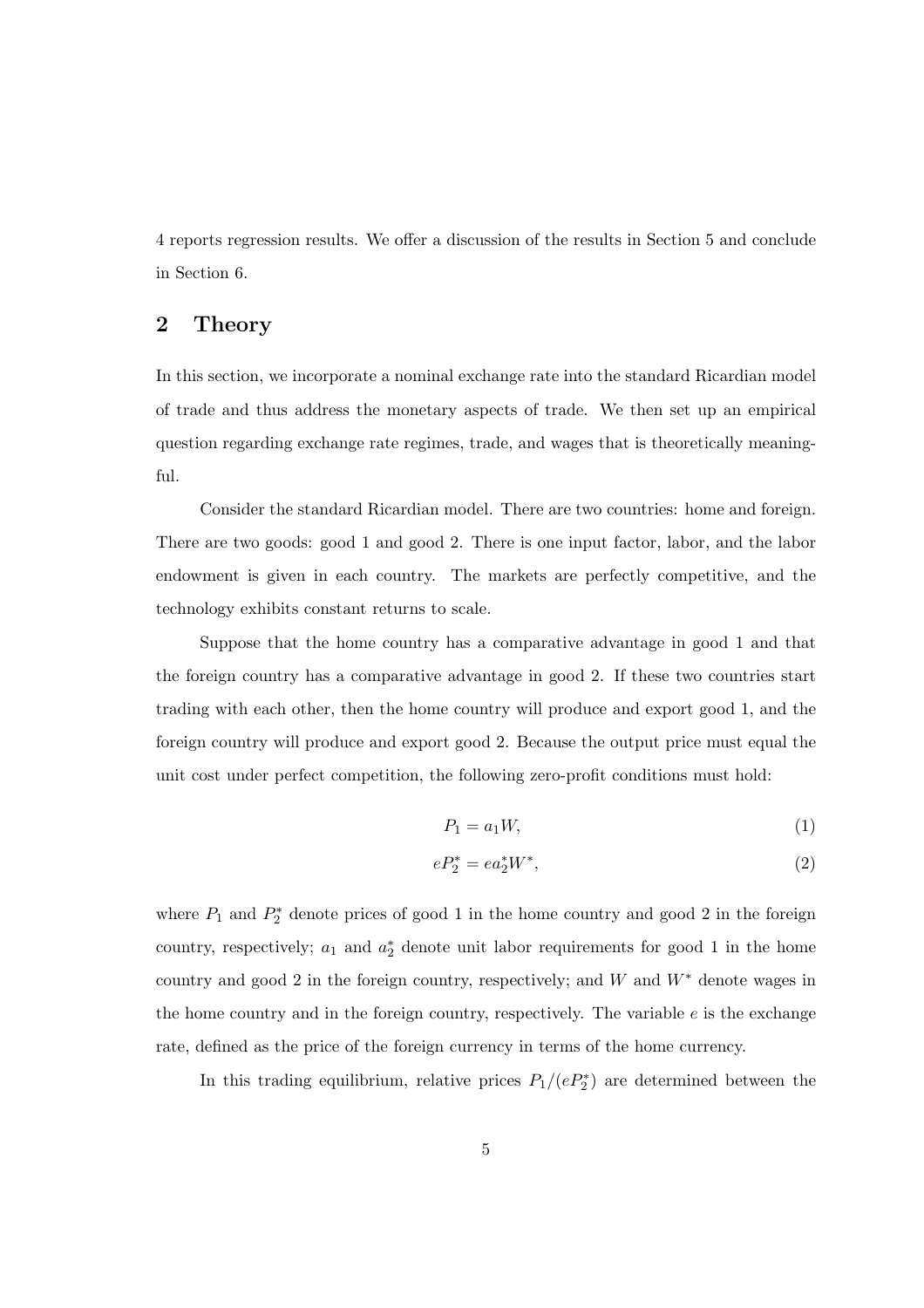slopes of the home and foreign production possibility frontiers (PPFs):

$$
\frac{a_1}{a_2} < \frac{P_1}{eP_2^*} < \frac{a_1^*}{a_2^*}.\tag{3}
$$

Equations  $(1)$  to  $(3)$  imply

$$
\frac{a_2^*}{a_2} < \frac{W}{eW^*} < \frac{a_1^*}{a_1}.\tag{4}
$$

Equation (4) indicates that in this trading equilibrium, the corresponding relative wages  $W/(eW^*)$  must be greater than the foreign/home unit-labor-requirement ratio for good 2 but less than that for good 1. This relationship between relative prices  $P_1/(eP_2^*)$  and relative wages  $W/(eW^*)$  is illustrated in Figure 1. Note that we need to also consider demand conditions to determine the exact equilibrium relative prices and wages on the line  $AB$ . However, since the specific levels of equilibrium relative prices and wages are not crucial for the following discussion, we do not specify demand conditions and simply assume that the equilibrium relative prices and wages locate at some point on the line  $AB.$ 



Figure 1: Relative Prices and Relative Wages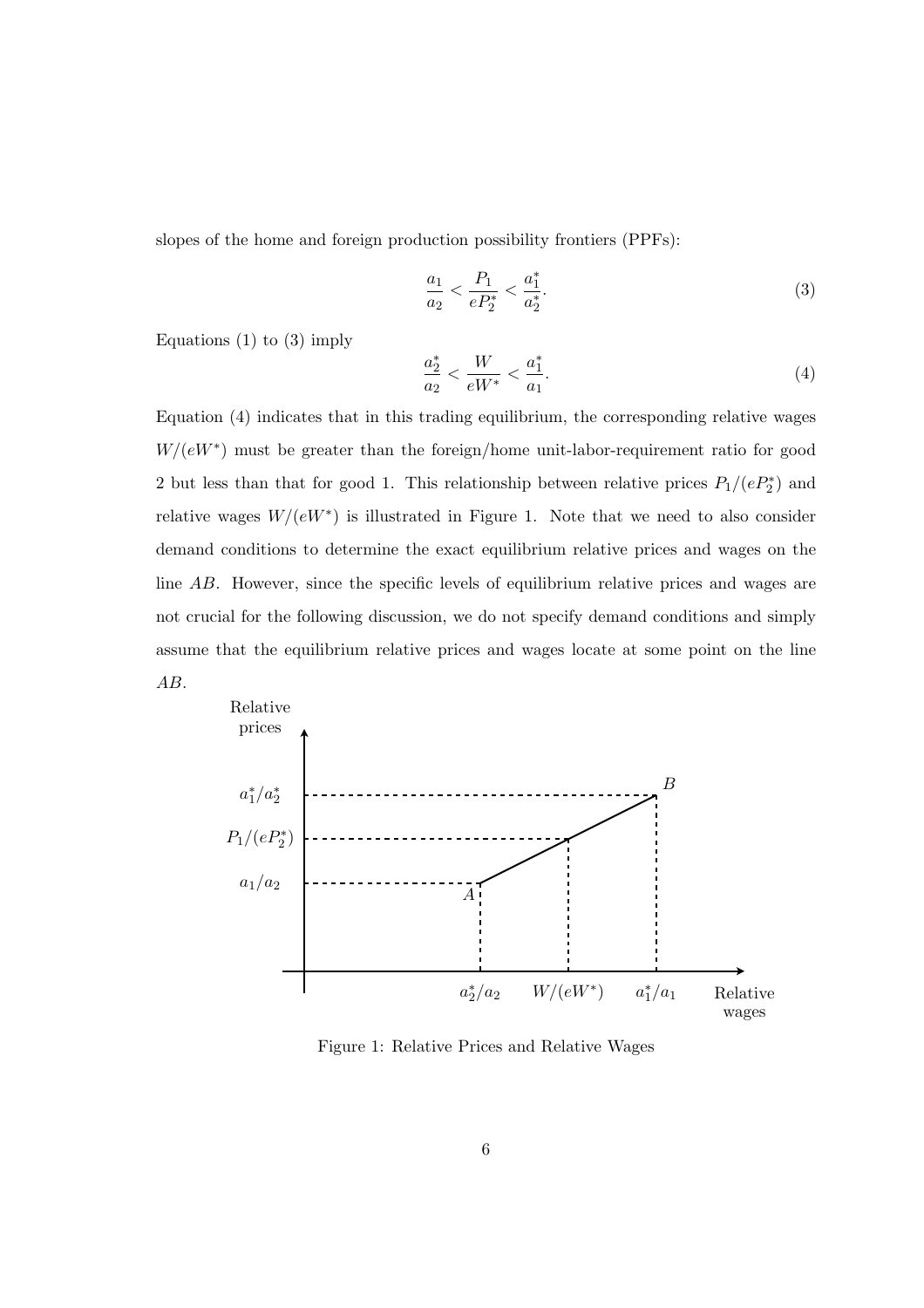Equation (4) can be rewritten as

$$
\frac{a_1 W}{a_1^* W^*} < e < \frac{a_2 W}{a_2^* W^*} \tag{5}
$$

which indicates that in this trading equilibrium, the corresponding exchange rate  $e$  must be greater than the home/foreign unit-cost ratio for good 1 but less than that for good 2.

The Ricardian model is a real model, so trade is determined by real variables, such as relative prices and wages, and is not affected by changes in nominal variables, such as nominal prices and wages. Depending on the exchange rate regime, however, changes in nominal variables have different implications regarding the comovements of wages. To clarify the role of exchange rate regimes, we now analyze the fixed and floating exchange rate regimes separately.

Suppose that the foreign wage  $W^*$  increases under the fixed exchange rate regime. To maintain the initial trading equilibrium, the home wage  $W$  has to increase proportionally with the foreign wage  $W^*$ , leaving the relative wages  $W/(eW^*)$  and relative prices  $P_1/(eP_2^*)$ constant. Thus wages in the home and foreign countries would comove strongly and positively in the case of the fixed exchange rate regime.

Suppose that, on the other hand, the foreign wage  $W^*$  increases under the floating exchange rate regime. If the increase in the foreign wage  $W^*$  is completely negated by the change in the exchange rate  $e$  in the other direction, then the relative wages  $W/(eW^*)$  and relative prices  $P_1/(eP_2^*)$  would remain unchanged. No change in the home W is required to maintain the initial trading equilibrium. Hence, there is a possibility that under the floating exchange regime, the home wage does not comove with the foreign wage.

The same arguments also hold when inflation occurs in either country. It can be shown that if the foreign price  $P_2^*$  or the home price  $P_1$  increases under the fixed exchange rate regime, then the home and foreign wages  $W$  and  $W^*$  would comove strongly and positively. On the other hand, if the foreign price  $P_2^*$  or the home price  $P_1$  increases under the floating exchange rate regime, then the home and foreign wages  $W$  and  $W^*$  do not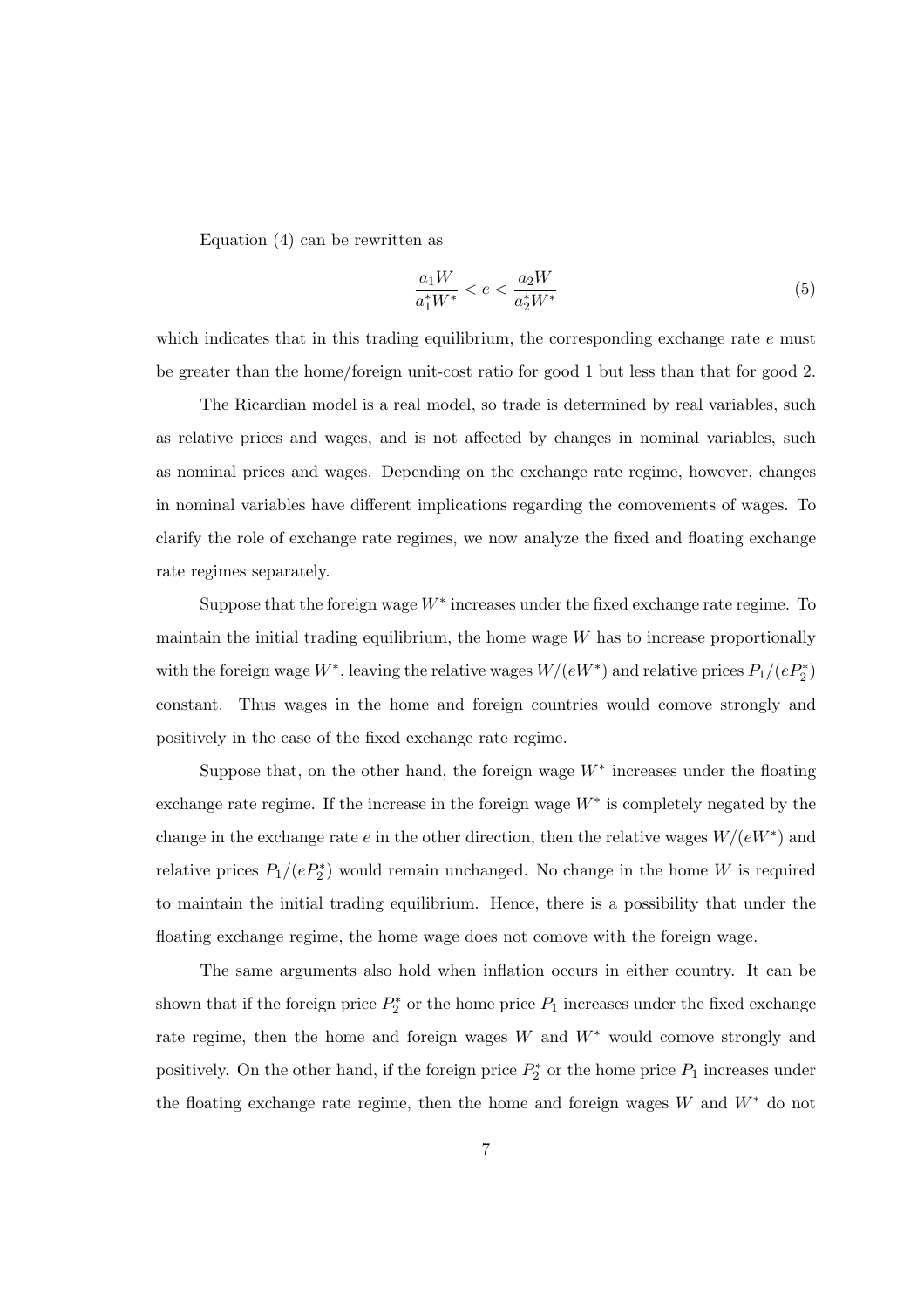necessarily comove due to the flexibility in the exchange rate.

We should note that unit labor requirements–labor productivities–have so far been assumed to be constant. If these real variables are changed, however, then relative prices and wages–real variables–will be changed because the slopes of the home and foreign PPFs will be changed. Thus nominal wages in the home country and the foreign country do not necessarily comove strongly and positively even under the fixed exchange rate regime. However, if labor productivities for goods 1 and 2 both increased by the same proportion in each country, then the relative prices and wages would remain unchanged because the slopes of the home and foreign PPFs would remain unchanged. In this scenario, nominal wages in the home country and foreign country should comove strongly and positively under the fixed exchange rate regime.<sup>3</sup>

In this section, we introduce a nominal exchange rate to the standard Ricardian model. The model implies that if the exchange rate with a trade partner is fixed, then the wage in the home country will have stronger positive comovements with the trade partner. On the other hand, if the exchange rate with the trade partner is floating, then the wage in the home country does not necessarily comove with the trade partner due to the flexibility in the exchange rate.<sup>4</sup>

## 3 Regression Specification and Data

To test empirically whether wages would exhibit stronger positive comovements for countries that peg their currencies, we first estimate the following two baseline models with

<sup>&</sup>lt;sup>3</sup>If we consider demand conditions and assume that both countries have the same homothetic preferences over the two consumption goods, it can be shown that equilibrium relative wages do not depend on labor productivities. In this case, the comovements of wages are not affected by any changes in labor productivities. In the empirical section, we will include labor productivity in some of the specifications but not in others to recognize the uncertain role of labor productivity.<br><sup>4</sup>Note that the arguments developed here also hold in the framework of the standard Heckscher-Ohlin

<sup>(</sup>H-O) model of trade. By incorporating a nominal exchange rate into the standard H-O model and using the factor price equalization theorem, we obtain  $W = eW^*$  and  $R = eR^*$ , where R and  $R^*$  are the home and foreign rentals, respectively. Thus it is obvious that under the fixed exchange rate regime, the home and foreign wages  $W$  and  $W^*$  would comove strongly and positively.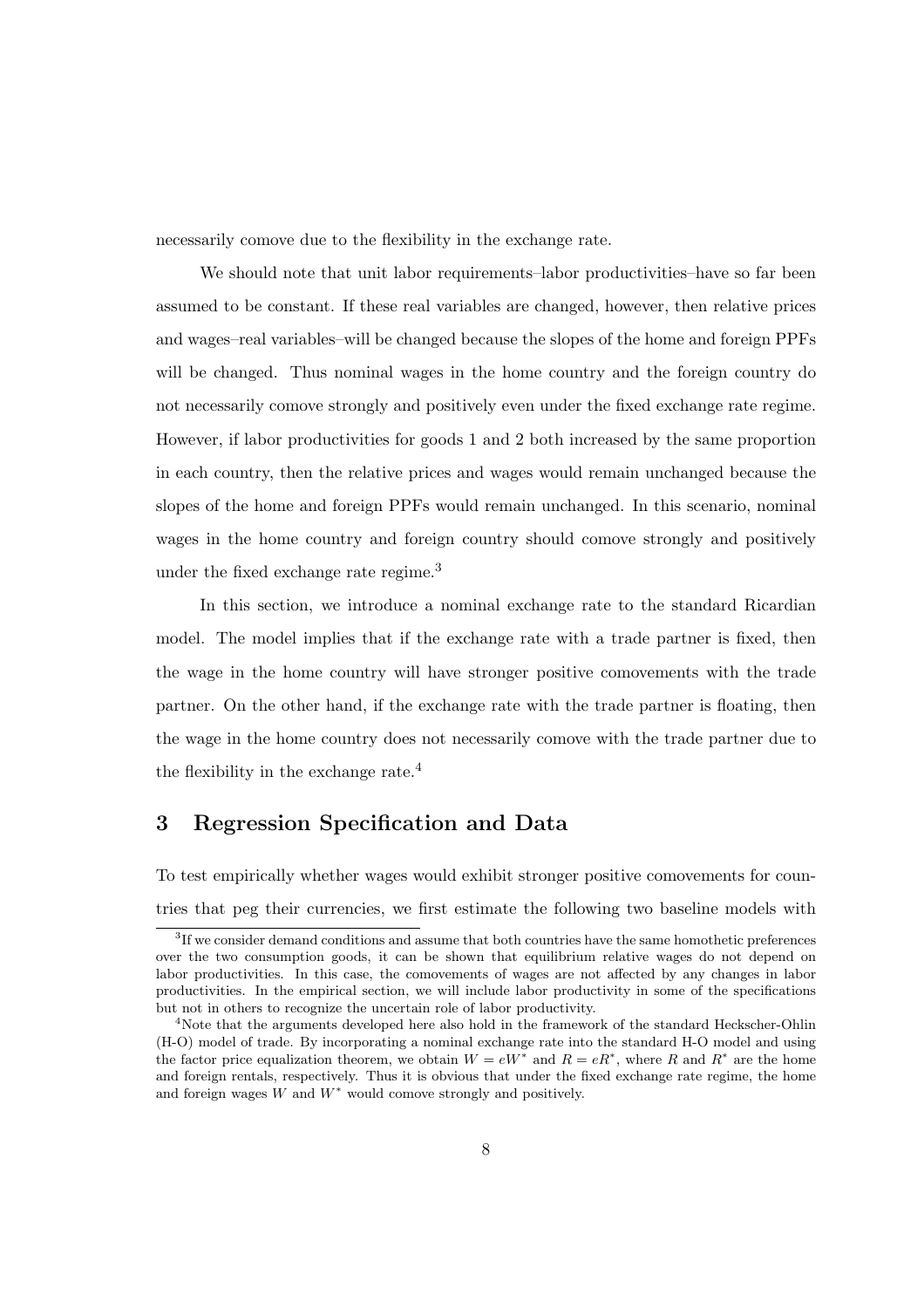country fixed effects:

$$
\Delta ln(W_{it}) = \beta_0 + \beta_1 \Delta ln(W_{it}^*)
$$
  
+  $\beta_2 \cdot p e g_{it} \cdot \Delta ln(W_{it}^*) + \beta_3 \cdot trend + u_i + \epsilon_{it}$  (6)  

$$
\Delta ln(W_{it}) = \gamma_0 + \gamma_1 \Delta ln(W_{it}^*)
$$
  
+  $\gamma_2 \cdot non \ CU \ pe g_{it} \cdot \Delta ln(W_{it}^*)$   
+  $\gamma_3 \cdot CU_{it} \cdot \Delta ln(W_{it}^*) + \gamma_4 \cdot trend + u_i + \epsilon_{it}$  (7)

where  $W_{it}$  is the wage in country i in year t, and  $W_{it}^*$  is the wage in country i's base country in period t. Because the model generates predictions based on the nominal wages and exchange rates, we use only the nominal wage as the dependent variable. In specification 1 (equation (6)),  $peg_{it}$  is a dummy variable that takes the value 1 if country *i*'s currency is pegged to its base country in period  $t$ , and 0 otherwise. In specification 2 (equation  $(7)$ , we differentiate between two types of pegs.  $CU_{it}$  is a dummy variable indicating that country i and its base country are in a currency union in period  $t$ , and non CU peg<sub>it</sub> is a dummy variable indicating other types of pegs. The variable  $trend$  is a linear time trend, and  $u_i$  is the country fixed effect.

If  $\beta_2$ ,  $\gamma_2$  and  $\gamma_3$  are positive, then the prediction of the modified Ricardian model that wages comove positively and strongly under a fixed exchange rate regime is supported. Because the Ricardian model is a general equilibrium model, we treat both home and foreign wages as endogenous to the model. Hence, in testing whether  $\beta_2$ ,  $\gamma_2$  and  $\gamma_3$  are positive, we are examining whether there is a positive conditional correlation between home and foreign wage growth under a fixed exchange rate regime. Our empirical work does not attempt, and should not be interpreted as, the identification of the effect of exogenous wage changes in the foreign country on the home wage.

Our empirical analysis uses wage data from the Source OECD (www.sourceoecd.org) which provides detailed wage information of OECD countries starting from 1973. Wage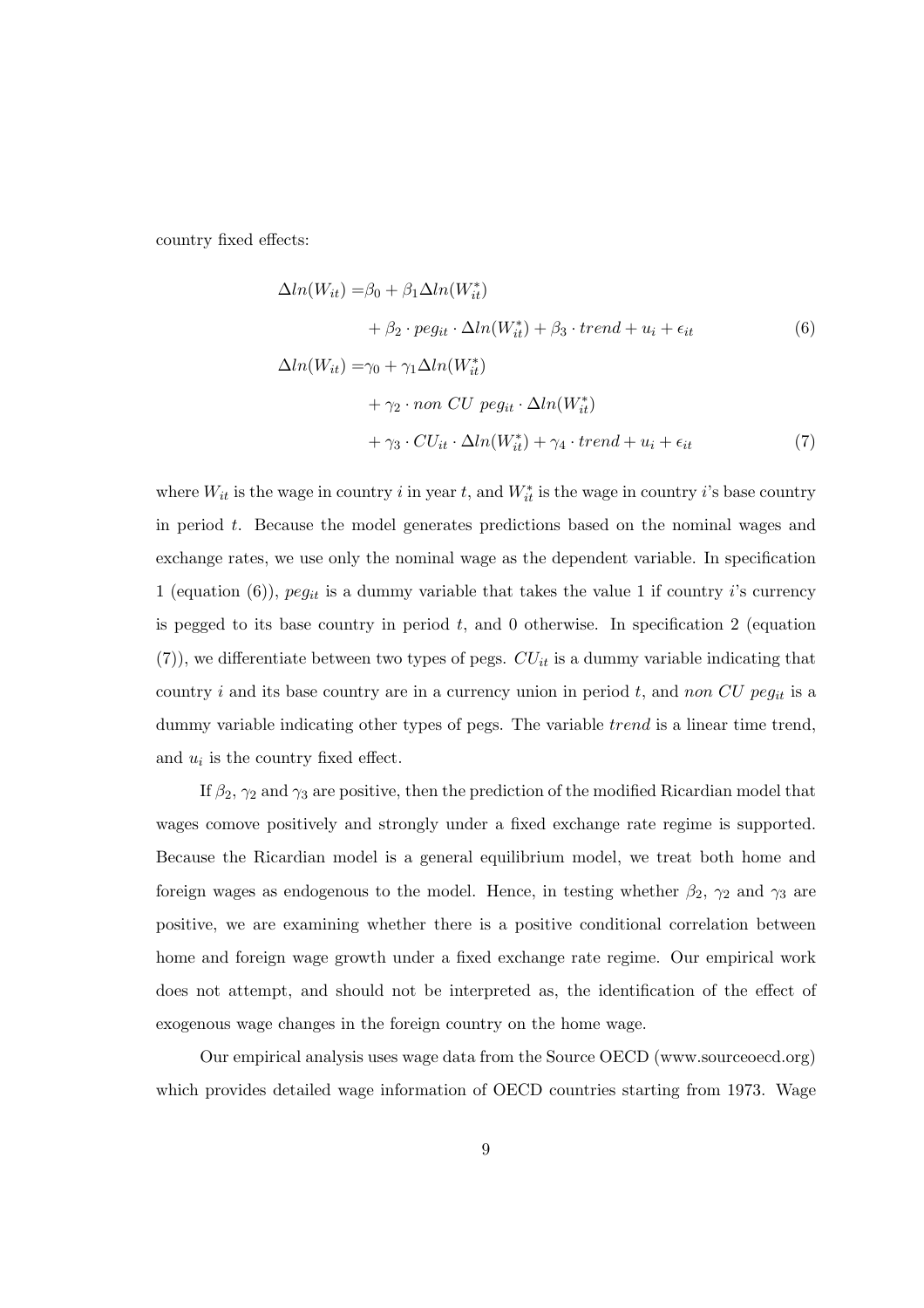is measured by the index for nominal hourly earnings in manufacturing sectors. We made this choice because the products of the manufacturing sectors are highly tradable.

The classification of the exchange rate regime follows Klein and Shambaugh (2006), who determine whether a country pegs its currency to the base country, based on the volatility of the exchange rate. In Klein and Shambaugh  $(2006)$ , country  $i$ 's base country is the country to which country  $i$  pegs its exchange rate or the country with which country  $i$  has the most significant trade relationship. We also follow their choice of base countries.<sup>5</sup>

Because we are looking at OECD countries, the currency union is the EMU. The countries included in our sample are Australia, Austria, Belgium, Canada, Denmark, Finland, France, Germany, Hungary, Iceland, Italy, Japan, Korea, Luxembourg, Mexico, Netherlands, New Zealand, Norway, Poland, Portugal, Spain, Sweden, Turkey, and the UK. The US is not in the sample because the US does not have a dominant trade-partner to be used as the base country. Our sample covers data from the first quarter of 1973 to the fourth quarter of 2010. The details about the base country, episodes of exchange rate pegs, and data range for each country are documented in Table 1.

The fixed effects in the specifications account for the time-constant idiosyncrasy in the growth in nominal wage, such as country-specific productivity path or inflation in a specific country relative to its base country. We also include a linear time trend to capture the trend in the growth rate of the nominal wages. Such a trend could arise due to the productivity slowdown since the 1970s and the decline in inflation rates in some countries.

#### 4 Empirical Results

#### 4.1 Main Regression Results

We present the estimation results of specification 1 (equation  $(6)$ ) in Table 2. The top row indicates the frequency at which we calculate the growth rates of the wage in country  $i$ and its base country. We choose to use the wage growth over a quarter, a year, two years,

<sup>&</sup>lt;sup>5</sup>The description of their data can be found at http://www.dartmouth.edu/~jshambau/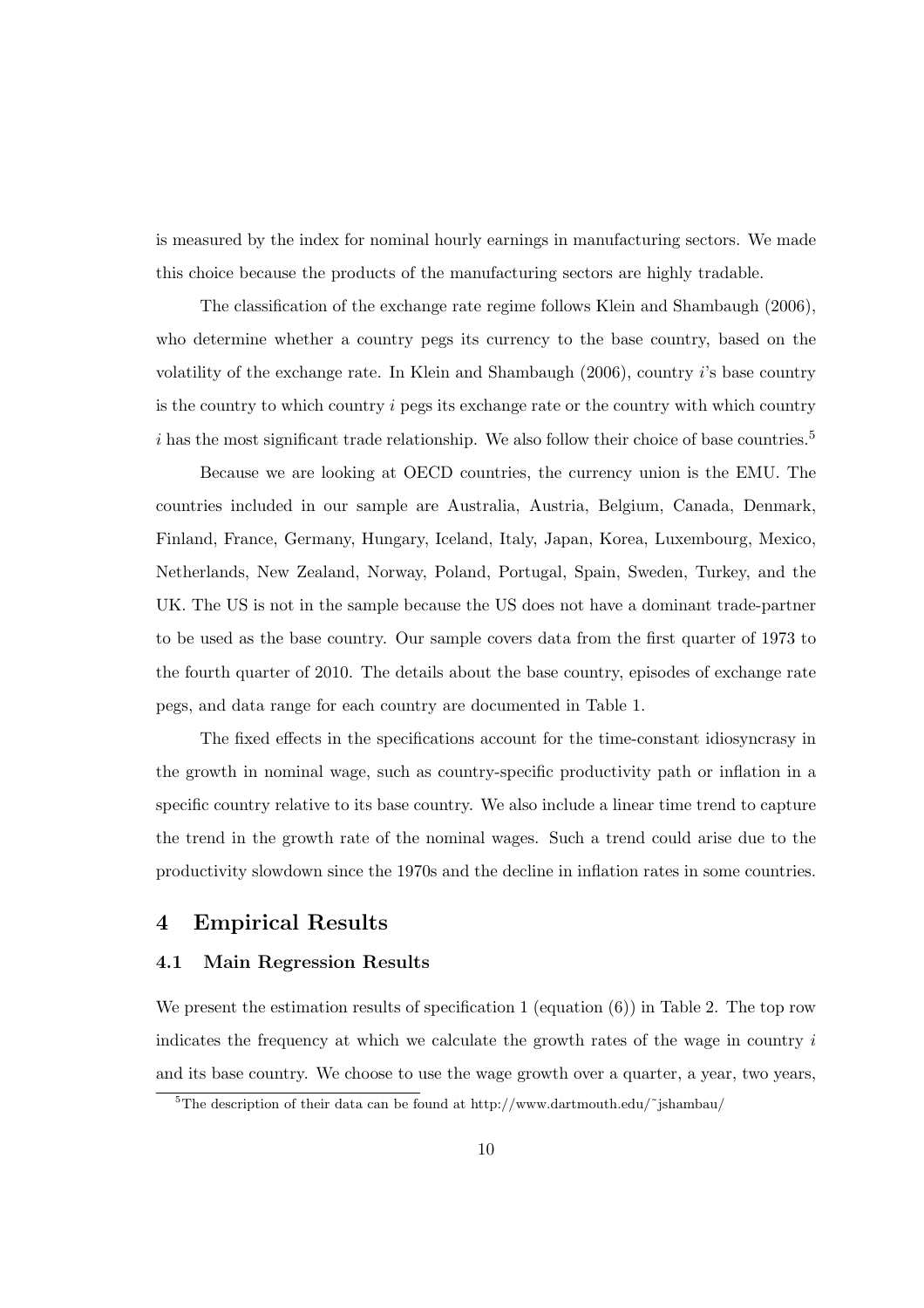and four years. The results in Table 2 suggest that pegs have no significant effect on wage comovements at 5% significance level. This seems unsupportive to our hypothesis.

In Table 3, when we follow specification 2 (equation (7)) to differentiate between the two types of pegs. While the non-currency-union pegs reduce wage comovements at some frequencies, the EMU always increases wage comovements significantly. For instance, at the quarterly frequency, the coefficients on the interaction between the currency union and wage growth in the base country is  $0.64$ . This result implies that if the wage in country  $i$ 's base country increases by  $1\%$ , being in a currency union with the base country predicts an additional increase of  $0.64\%$  in country *i*'s wage. Interestingly, at the two-year frequency, the coefficient on the interaction is 0.96, which is close to unity.

In addition, as indicated by the coefficient of wage growth in the base country  $(\Delta ln(W_t^*))$  in Tables 2 and 3, wages in general do comove positively between a country and its base country at the quarterly frequency. For instance, the coefficients are 0.27 and  $0.23$  for the quarterly data, which implies that when the wage in country  $i$ 's base country increases by  $1\%$ , the wage in country *i* increases by 0.27% and 0.23%, respectively.

By comparing results for different frequencies, we see that the  $R^2$  increases with the length of the time interval. For instance, in Table 3, the  $R^2$  associated with quarterly wage growth is 0.22. When we use the growth rate over four years, the  $R^2$  increases to 0.49, indicating that our simple model appears to have good explanatory power with respect to wage growth in the long run.

Although the baseline specifications (6) and (7) are based on the modified Ricardian model, we recognize that in the framework, there are multiple channels through which the wage in country  $i$  will comove with its base country. In particular, the labor productivity growth and CPI inflation of a country are two important determinants of nominal wage in the country. Wage comovements can arise due to a positive correlation in the productivity growth and inflation between two countries. Hence, to differentiate the different channels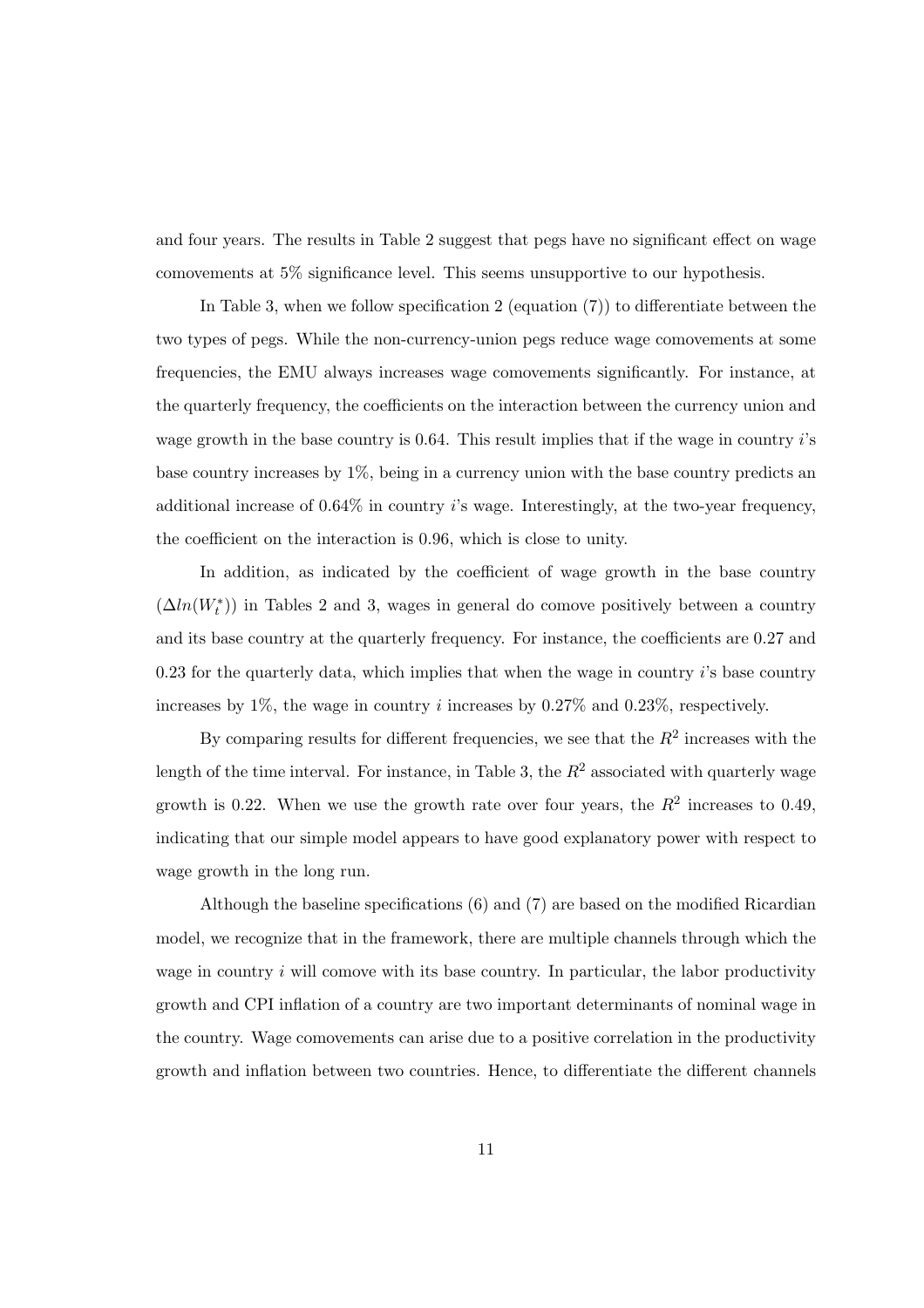of wage comovements, we add labor productivity growth and CPI inflation of a country to the regression. The measure for labor productivity is output per worker in the industrial sectors. $6$  With these variables included, we ask whether there are still positive wage comovements not caused by comovements in productivity growth and inflation.

The results associated with this modification are presented in Table 4 and Table 5. Comparing Table 4 to Table 2, we now see pegs in general no longer reduce the positive wage comovements between country pairs. In particular, for wage growth over two years, pegs in general strengthen the positive wage comovements, although the strengthening effects are weak statistically. Comparing Table 5 to Table 3, there are two differences. First, the interaction between the currency union and wage growth in the base country is positive and significant only when we look at growth over two years. Second, the interaction between non-currency-union pegs and wage growth in the base country no longer has a negative and significant coefficient. The coefficient is actually positive and marginally significant for the wage growth over two years. After controlling for productivity growth and inflation, these regression results seem to suggest that the positive effect of currency pegs on wage comovements appears mainly in the intermediate term over two-year periods. We will discuss this finding in more details in Section 5.

#### 4.2 Regression Results Based on EMU Member Countries

In Table 6, we repeat the estimations in Table 5 but restrict the sample to countries currently in the EMU. More specifically, the countries included are Austria, Belgium, Finland, France, Germany, Ireland, Italy, Luxembourg, the Netherlands, Portugal, and Spain. The time range remains 1973 to 2010. These estimations serve two purposes. First, we want to explore if non-currency-union pegs worked differently for countries not in the EMU or for countries that later joined the EMU. Second, the additional regressions

 $6$ The CPI data are obtained from the Source OECD. Labor productivity is computed as the constantprice output in the industry divided by employment in the industry. Both output and employment in the industry are also obtained from the Source OECD.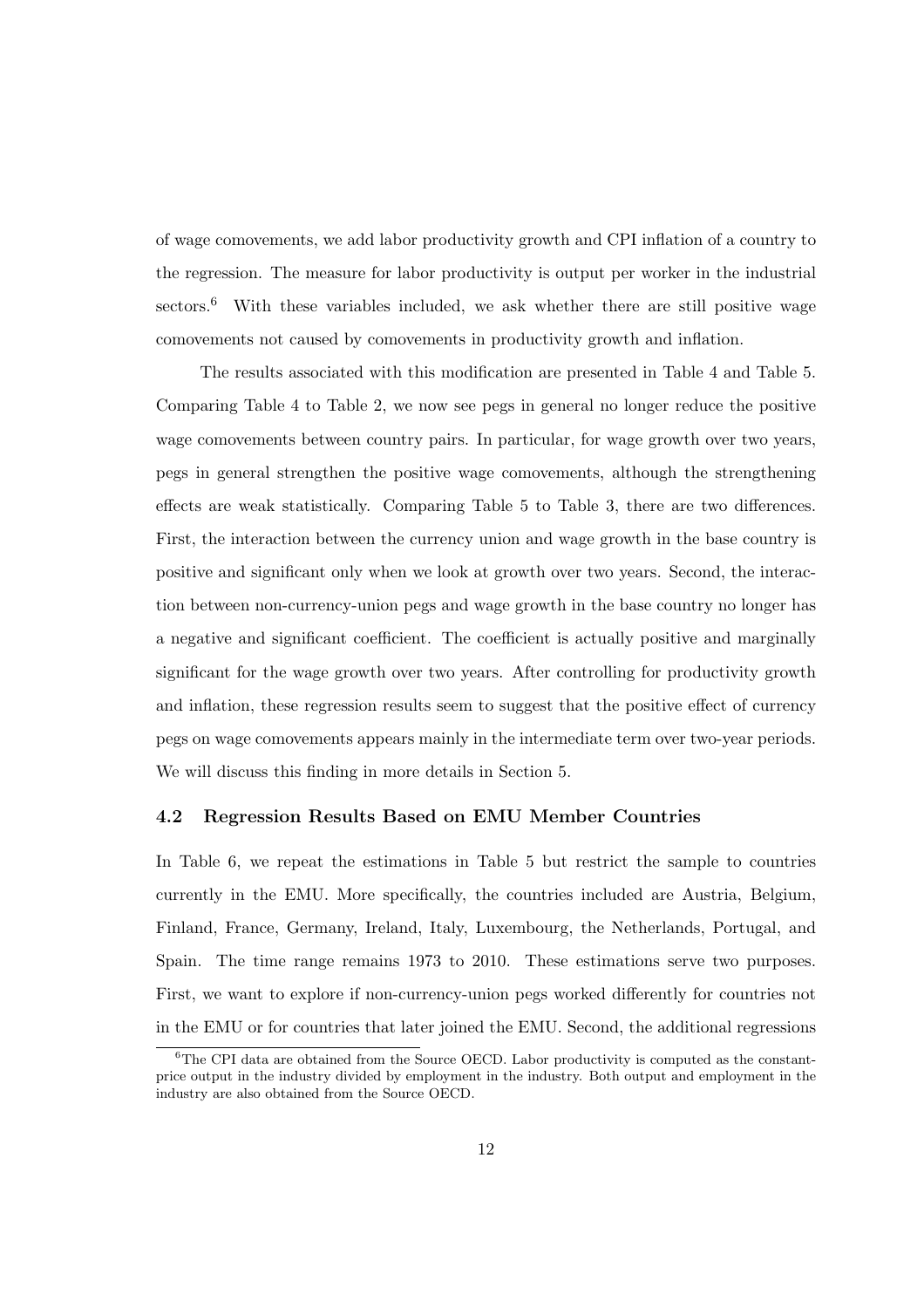provide direct evidence of whether joining the EMU is associated with stronger positive wage comovements.

Relative to Table 5, the results regarding the coefficients on non-currency-union pegs in Table 6 are very similar. Non-currency-pegs only strengthened the wage comovements when we focus on the wage growth over two-year intervals. We also run regressions with the countries not in the EMU and find that non-currency-pegs have no strengthening effect on wage comovements, except that the pegs have marginally positive effects when the dependent variable is the wage growth over two-years. To preserve space, we do not report these results in the paper. These regression results indicate that non-currency-pegs had similar effects on wage comovements for countries in and out of the EMU.

Meanwhile, regarding the coefficients on the EMU dummy-base country wage interaction in Table 6, the signs are all positive. Compared to Table 5, the significance level is higher for wage growth over two-year and four-year intervals. Hence, for the same 11 countries, the positive wage comovements with their base countries after joining the EMU are stronger than before joining the EMU.

#### 4.3 Robustness Checks

In unreported regressions, we estimate another pair of alternative specifications by replacing the linear time trend with time fixed effects. The results are similar to Tables 2 and 3, but weaker. However, we believe that time fixed effects are not suitable for testing the theoretical predictions. To see the reason, note that Germany is the reference for almost all countries in the EMU. If our hypothesis is correct, wages in these EMU countries should comove with German wages in each time period. However, when we include the time fixed effects, the regressions will attribute such comovements with the German wages to time-specific effects, rather than attributing them to the currency union, which is a time-constant fundamental.

Finally, we add the dummy variables for pegs in general, currency union, and non-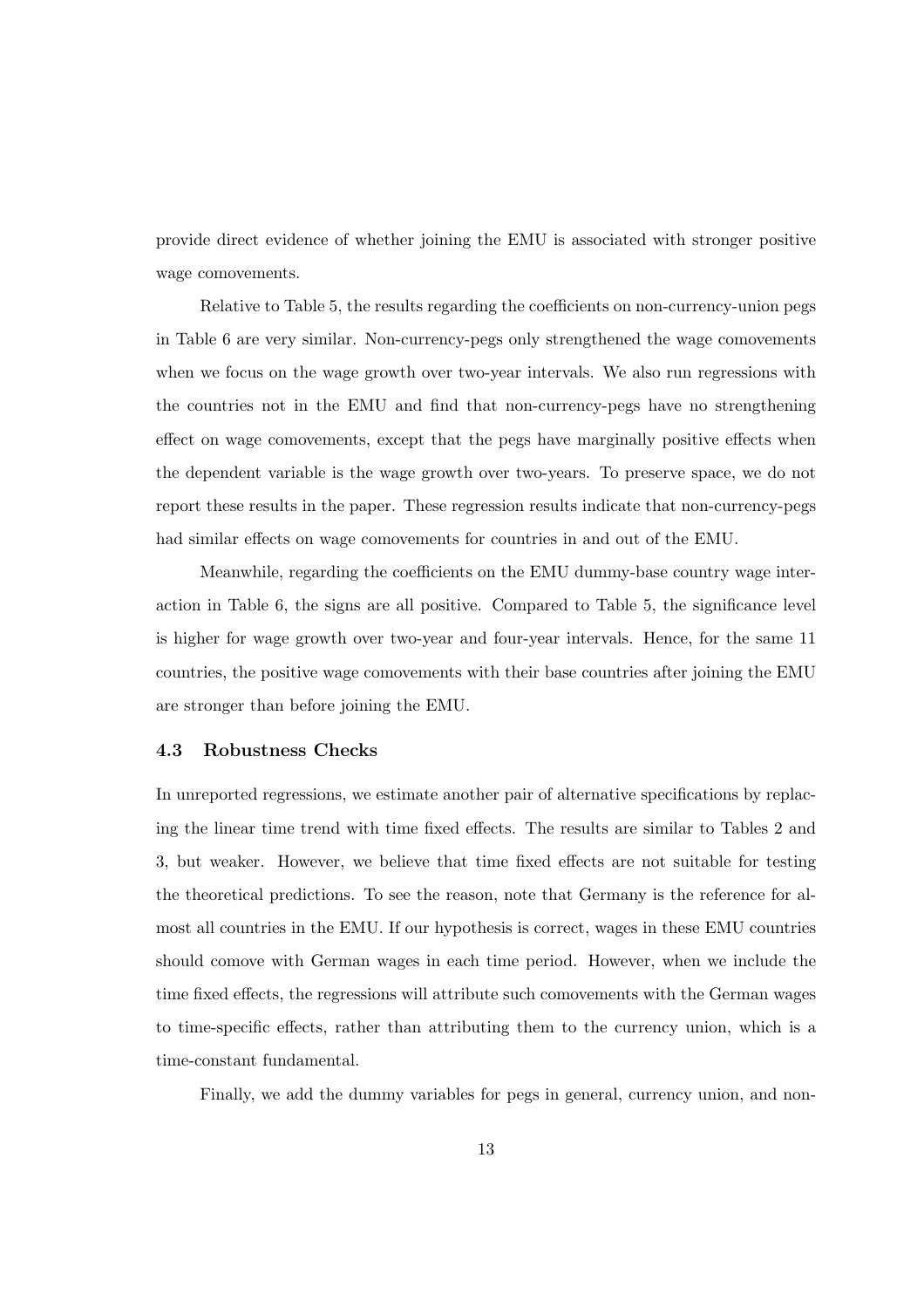currency-union pegs to the regressions that are not reported in this paper. These standalone dummy variables are almost always insignificant. The insignificance, consistent with the model, also makes sense intuitively, as there is no obvious reason why wage growth rates should be higher or lower in countries that fix their exchange rates.

#### 5 Discussion

In subsection 4.1, we explored the three mechanisms that can lead to comovements in wages. The first is the trade-exchange-rate mechanism. Intuitively, for a country to maintain a stable trade relationship with its base country, its wages must comove positively with the base country to keep relative prices constant if the exchange rate is fixed. Second, wages in the two countries can comove positively due to a correlation in the productivity growth rates. For countries that share close economic relationships, it is conceivable that new technologies spread across borders quickly, leading to common growth in productivity. Third, a positive correlation in inflation can also contribute to positive wage comovements. For instance, hikes in commodity prices typically lead to higher inflation in many countries.

The three channels are not mutually exclusive, as the latter two channels can be present whether or not two countries trade. If they trade, then according to the model, an increase in the wage in country  $i$  due to inflation or a productivity gain will lead to a similar rise in the wage in its base country. However, even if the two countries do not trade, common inflation or productivity trends can still cause wage comovements. For instance, if countries  $i$  and  $j$  do not trade but both import oil from a third country, then an increase in oil prices will lead to inflation and growth in the nominal wages in both countries  $i$  and  $j$ . Similarly, if countries  $i$  and  $j$  do not trade final products but share ideas and technologies, then their wages can both rise when a common new technology is adopted in both countries. That said, because in our sample, a country and its base country engage in significant trade, we argue that most of the comovements in wages due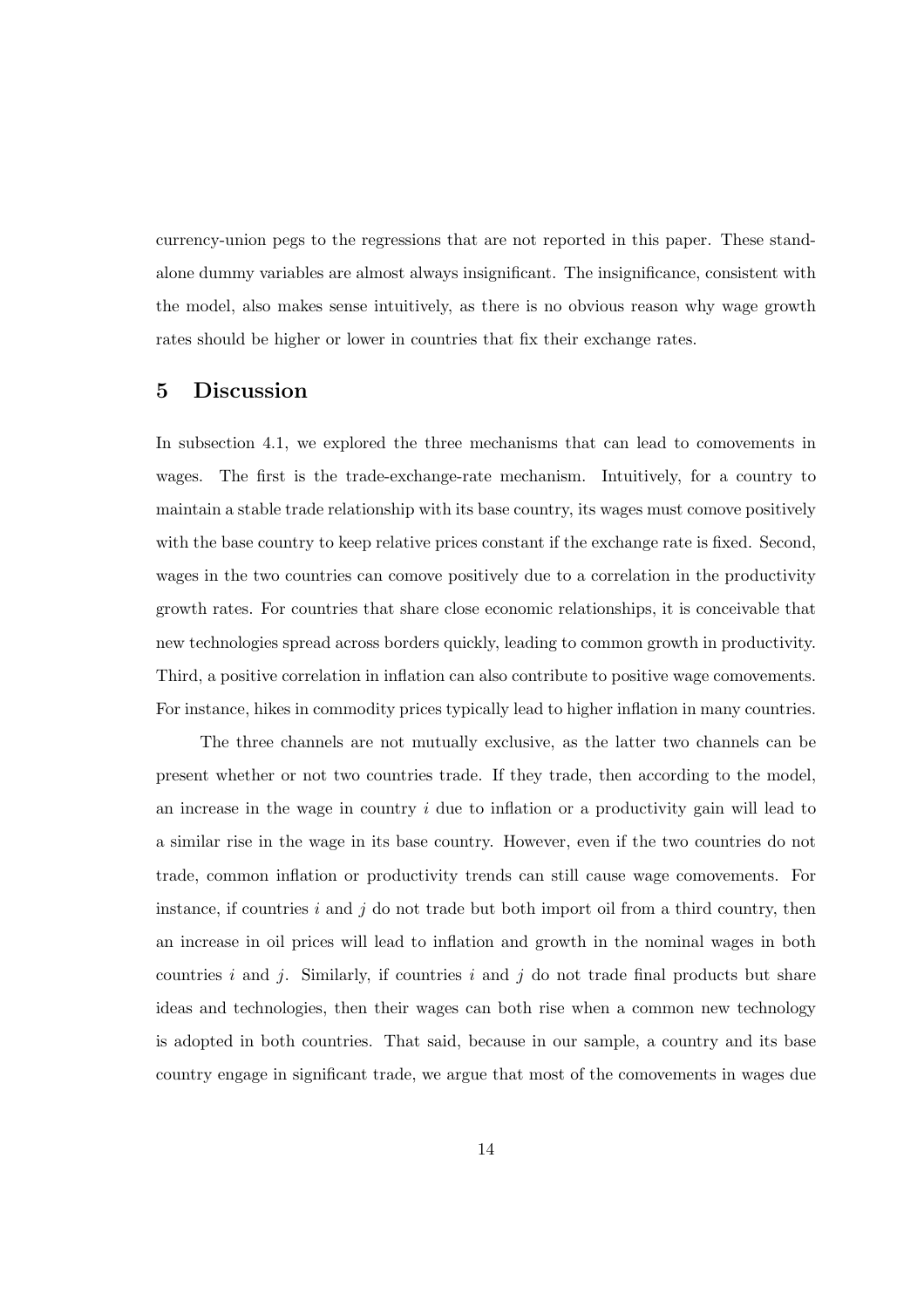to the common trends in inflation and productivity can be incorporated in the framework of the modified Ricardian model.

Nevertheless, in the regressions in Tables 4 and 5, we include inflation and the productivity growth of country  $i$ , which accounts for any comovements in inflation and productivity with its base country. Because these regressions differentiate between the channels, the estimated coefficients of  $\beta_2$ ,  $\gamma_2$  and  $\gamma_3$  now provide conservative measures of wage comovements described by the model. From Tables 4 and 5, we can see that inflation has strong effects on the wage growth at all frequencies, while productivity growth has a weaker effect on the wage growth over four-year periods. After controlling for inflation and productivity growth, the wage comovements due to the trade-exchange-rate mechanism appear in two-year periods. Because the modified Ricardian model focuses on stable, long-term trade relationships, it is plausible that the predictions of wage comovements only manifest themselves over a longer period of time.

Subsection 4.2 shows the regression results with the sample restricted to the EMU countries. We find that the coefficients on currency-union pegs are all positive and that the significance levels are higher, while the coefficients on non-currency-union pegs change little. This finding indicates that non-currency-union pegs did not work differently for the countries that have never been in the EMU and the countries that joined the EMU in 1999. It also indicates that for EMU countries, there was a significant increase in wage comovements after joining the EMU in 1999, compared to the pre-euro era.

Overall, the empirical results support the predictions of the modified Ricardian model. As indicated by Tables 4 and 5, augmenting equations (6) and (7) with productivity growth better aligns the empirical results with the theory, in the sense that both currency union and non-currency-union pegs strengthen the positive wage comovements between country pairs. Perhaps it is not surprising that non-currency-union pegs only weakly enhanced wage comovements. As Obstfeld and Rogoff (1995) suggest, pegs of this type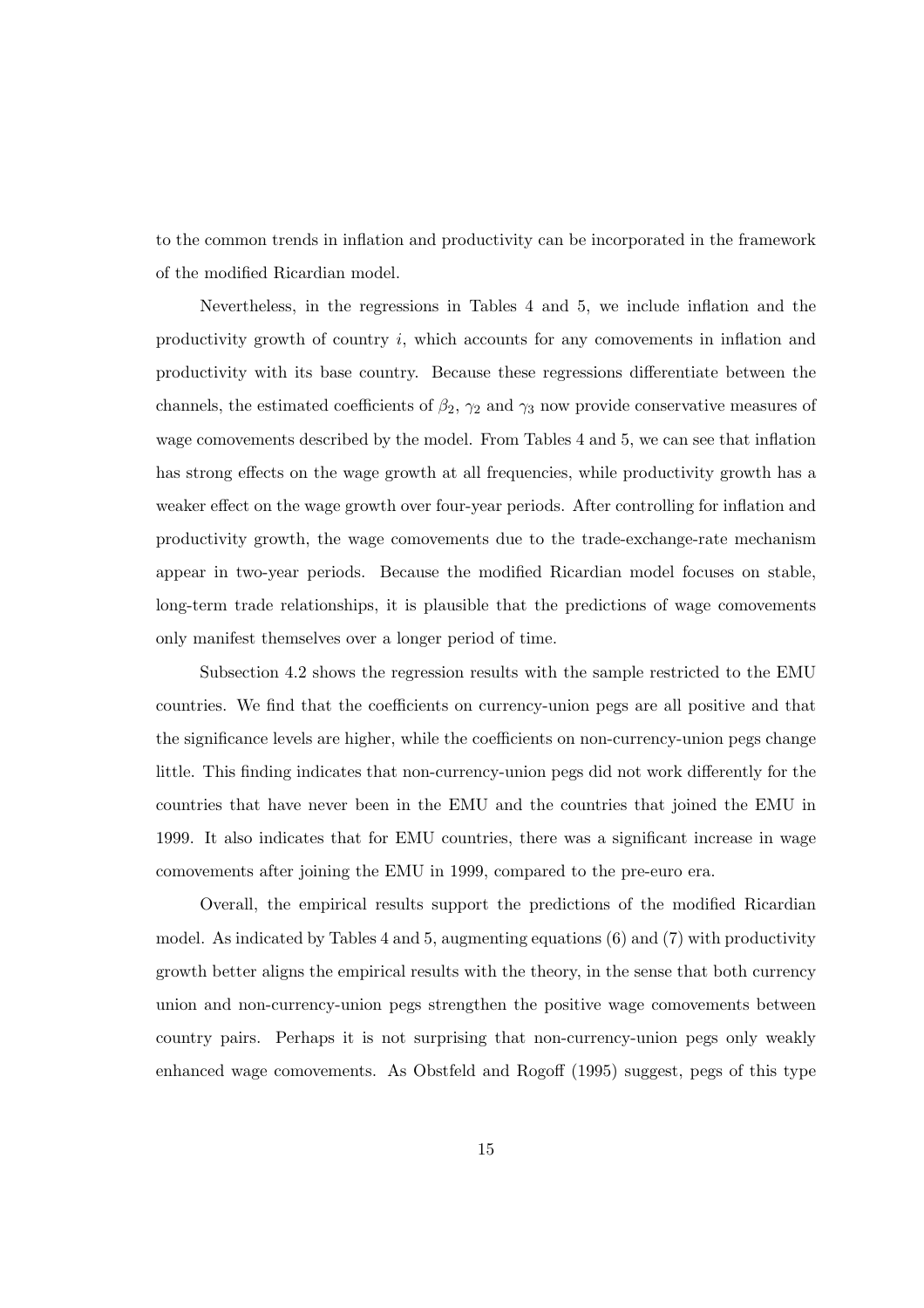often lack credibility. Historically, countries had been known to break their pegs and devalue when the prices of their products were not competitive internationally. If producers expect such devaluations, then there are smaller incentives to align wages to the base country.

Our results are relevant for the debate on whether the EMU is an optimum currency area. The existence of wage comovements suggests that although relative to the US, the EMU originally was less likely to meet the criteria for optimum currency area (Feenstra and Taylor, 2008, p.879), it may have enhanced the economic integration of its members via wage comovements.

Finally, this paper is also related to the literature on the relationship between the relative price of non-traded goods and the bilateral real exchange rate. In two recent papers on the subject, Betts and Kehoe (2006) and Betts and Kehoe (2008), one of the key findings is that for pairs of countries who trade intensively or maintain a stable bilateral real exchange rate, the relative price of non-traded goods has a stronger relationship with their bilateral real exchange rate. In the modified Ricardian model in our paper, the implicit real exchange rate is always one. Although there are no non-traded consumption goods, both the theory and empirical work suggest that if a country fixes its exchange rate with its main partner, then the ratio of the two countries' labor wages, which are the prices of a non-traded factor, should also be stable. Namely, the nominal wages will comove strongly and positively.

## 6 Conclusion

When a nominal exchange rate is incorporated into the standard Ricardian model of trade, the model predicts that two countries' nominal wages must exhibit strong and positive comovements to maintain this initial trading equilibrium if they fix the bilateral exchange rate. We use the data from 24 OECD countries between 1973 and 2010 to test this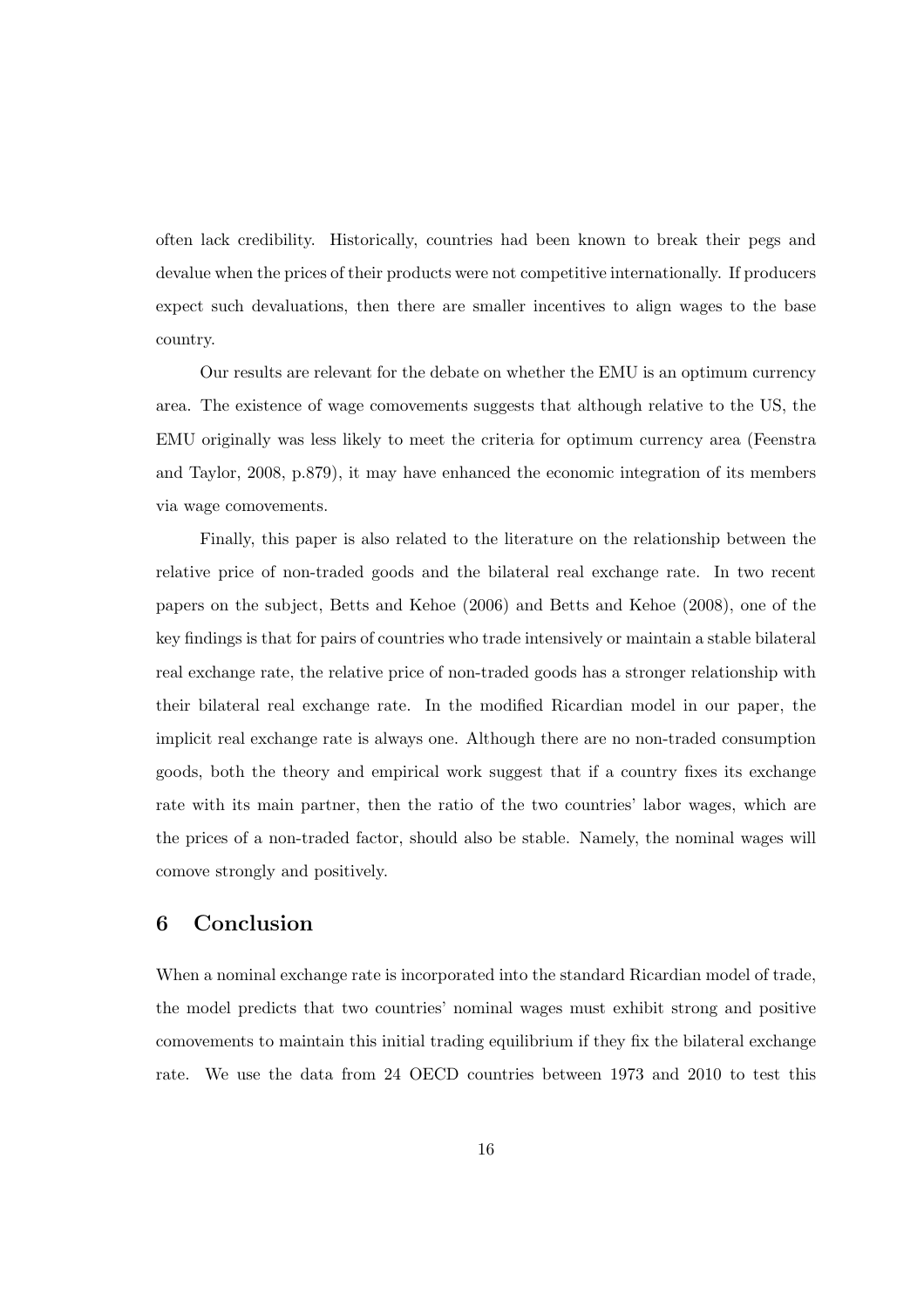prediction. We find that if a country and its main trade partner were in the EMU, their wages experienced stronger comovements, especially over two-year intervals. For country pairs who engage in non-currency-union pegs, their wages had weaker comovements, in terms of both magnitude and statistical significance. When we restrict our attention to the EMU members, we also find a significant increase in wage comovements after they joined the EMU in 1999 compared to the period before 1999.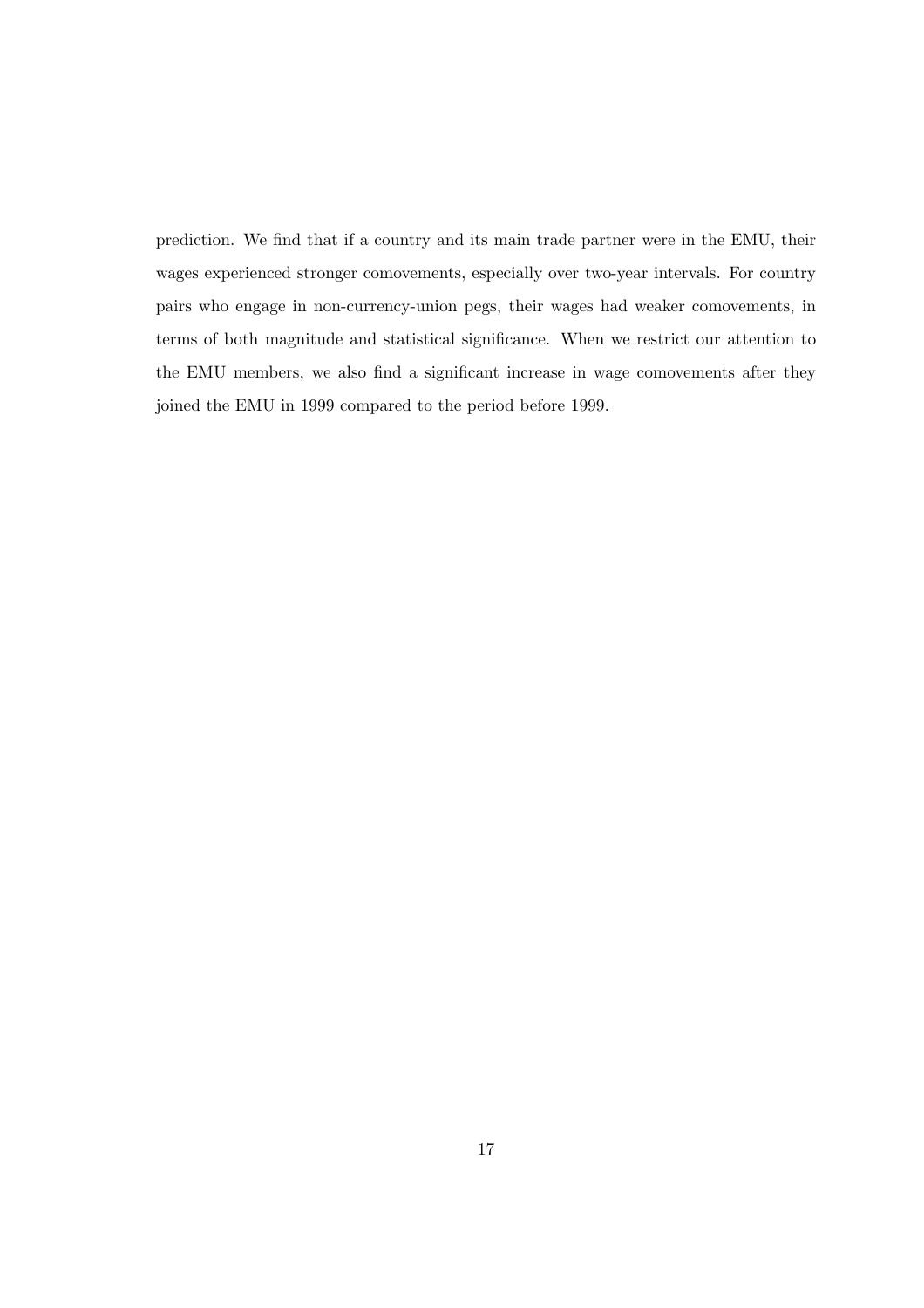## References

- Betts, Caroline M. and Timothy J. Kehoe, "U.S. Real Exchange Rate Fluctuations and Measures of the Relative Price of Goods," Journal of Monetary Economics, October 2006, 53 (7), 1297–326.
- $\Box$  and  $\Box$ , "Real Exchange Rate Movements and the Relative Price of Non-traded Goods," Staff Report 415, Federal Reserve Bank of Minneapolis October 2008.
- Budd, John W., Josef Konings, and Matthew J. Slaughter, "International Rent Sharing in Multinational Firms," NBER Working Papers 8809, National Bureau of Economic Research, Inc February 2002.
- Calvo, Guillermo A. and Carlos A. Vegh, "Inflation Stabilization and Nominal Anchors," Contemporary Economic Policy, April 1994, 12 (2), 35–45.
- Dornbusch, Rudiger, Stanley Fischer, and Paul A. Samuelson, "Comparative Advantage, Trade, and Payments in a Ricardian Model with a Continuum of Goods," American Economic Review, December 1977, 67 (5), 823–39.
- Economist, "All pain, no gain?.," The Economist, 2010, 397 (8712), 94.
- Edwards, Sebastian, "Exchange Rates as Nominal Anchors," Review of World Economics, March 1993, 129 (1), 1–32.
- Feenstra, Robert C. and Alan M. Taylor, International Economics, New York, USA: Worth Publishers, 2008.
- Ito, Motoshige and Michihiro Ohyama, International Trade, Tokyo, Japan: Iwanami Shoten, 1985.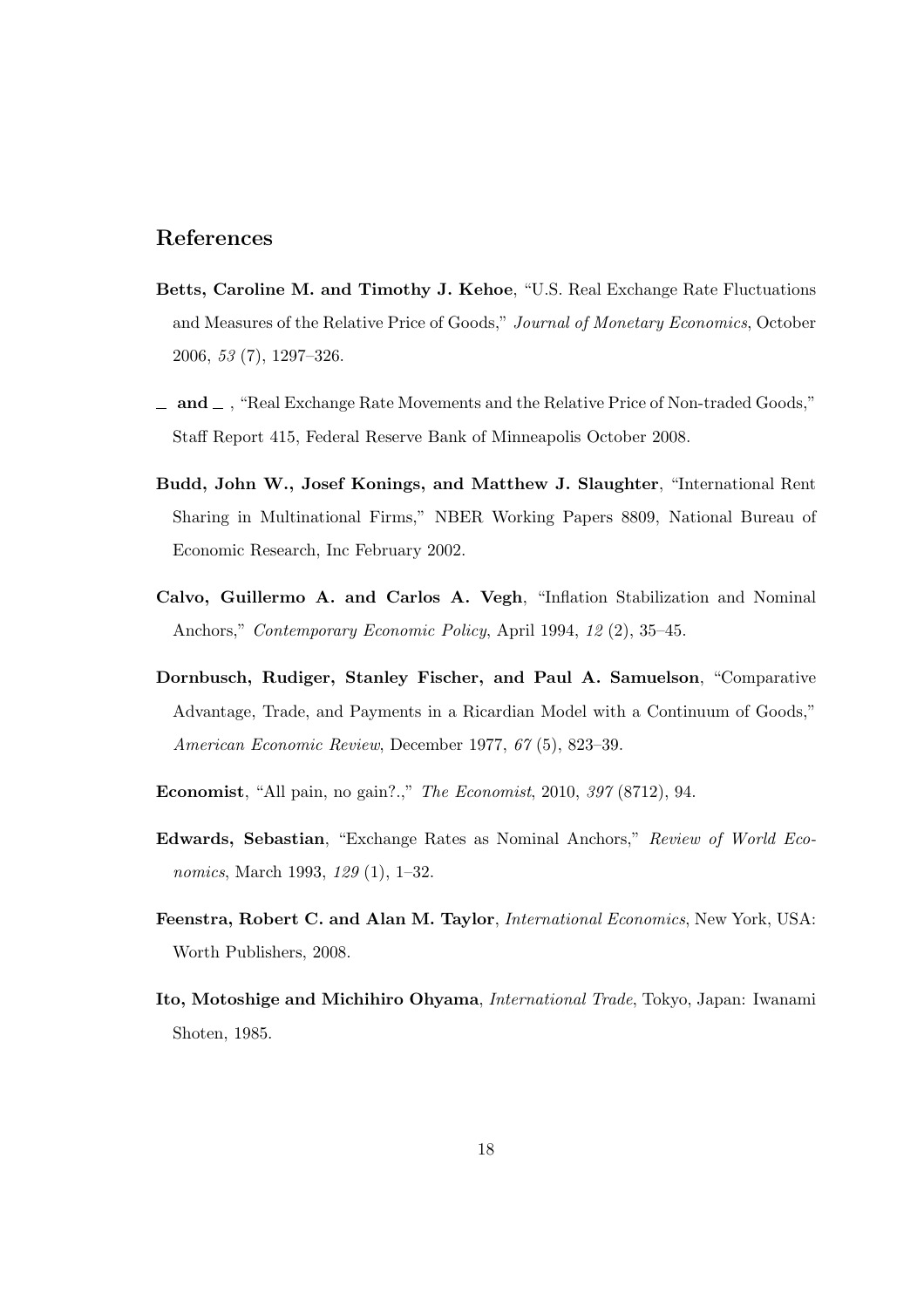- Klein, Michael W. and Jay C. Shambaugh, "The Nature of Exchange Rate Regimes," NBER Working Papers 12729, National Bureau of Economic Research, Inc December 2006.
- Lamo, Ana, Javier J. Perez, and Ludger Schuknecht, "Public and Private Sector Wages Co-movement and Causality," Working Paper Series 963, European Central Bank November 2008.
- Obstfeld, Maurice and Kenneth Rogoff, "The Mirage of Fixed Exchange Rates," Journal of Economic Perspectives, Fall 1995, 9 (4), 73–96.
- Robertson, Raymond, "Wage Shocks and North American Labor-Market Integration," American Economic Review, September 2000, 90 (4), 742–64.
- Sterne, Gabriel, "The Use of Explicit Targets for Monetary Policy: Practical Experience of 91 Economies in the 1990s," Bank of England Quarterly Bulletin 3, Bank of England August 1999.
- Willett, Thomas D., "Credibility and Discipline Effects of Exchange Rates as Nominal Anchors: The Need to Distinguish Temporary from Permanent Pegs," World Economy, August 1998, 21 (6), 803–26.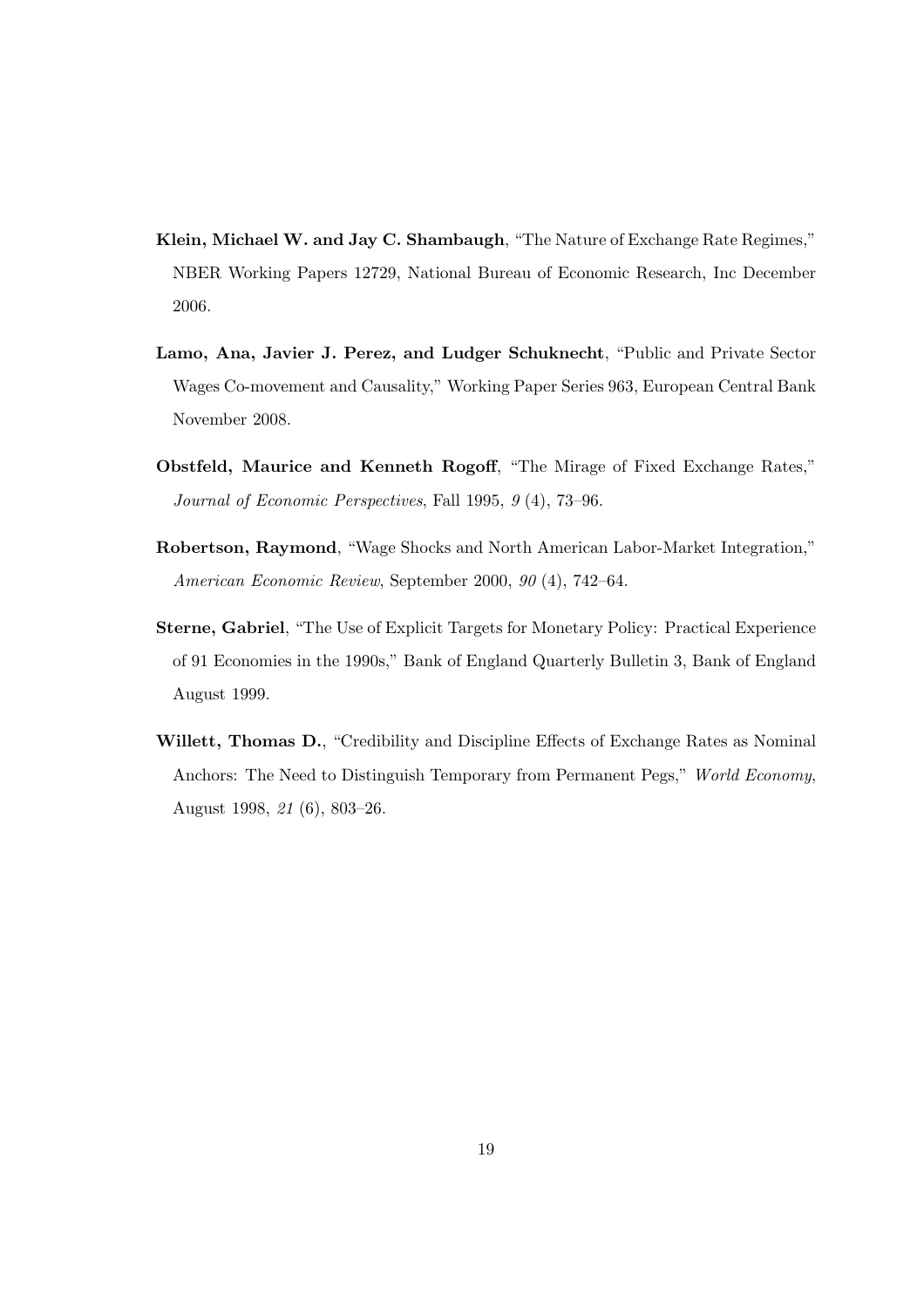| Country                | Base country | Episodes of non-currency-union pegs          | Wage data range |
|------------------------|--------------|----------------------------------------------|-----------------|
|                        |              |                                              |                 |
| EMU members since 1999 |              |                                              |                 |
| Austria                | Germany      | 1975-1998                                    | 1973q1-2008q3   |
| Belgium                | Germany      | 1975-1980, 1984-1992, 1994-1998              | 1973q1-2010q4   |
| Finland                | Germany      | 1975, 1979, 1987, 1990, 1997-1998            | 1973q1-2010q3   |
| France                 | Germany      | 1979-1980, 1984-1985, 1987-1994, 1996-1998   | 1973q1-2010q3   |
| Germany                | US           |                                              | 1973q1-2010q2   |
| Ireland                | Germany      | 1979-1980, 1984-1985, 1987-1992, 1998        | 1979q1-2010q3   |
| Italy                  | Germany      | 1980, 1984, 1986, 1988, 1990-1991, 1997-1998 | 1973q1-2010q4   |
| Luxembourg             | Belgium      | 1973-1998                                    | 1980q1-2010q3   |
| Netherlands            | Germany      | 1975-1976, 1978-1998                         | 1973q1-2010q4   |
| Portugal               | Germany      |                                              | 2000q1-2010q4   |
| Spain                  | Germany      | 1996-1998                                    | 1981q1-2010q3   |
| Country in ERM II      |              |                                              |                 |
| Denmark                | Germany      | 1975-1976, 1978, 1980, 1983-1992, 1994-2010  | $1973q1-2010q3$ |
| Other countries        |              |                                              |                 |
| Australia              | US           |                                              | 1984q1-2010q3   |
| Canada.                | US           | 1973-1974, 1983, 1986, 1990-1991, 1996       | 1973q1-2010q3   |
| Japan                  | US           |                                              | 1973q1-2010q3   |
| Korea                  | US           | 1992-1994                                    | 1992q1-2010q3   |
| Mexico                 | US           |                                              | 1980q1-2010q3   |
| Hungary                | Germany      | 1999                                         | 1995q1-2010q3   |
| New Zealand            | Australia    | 1978-1980, 1988, 1992-1993                   | 1989q1-2010q4   |
| Norway                 | Germany      | 1975-1996, 1984, 1990-1991, 1994             | $1973q1-2010q3$ |
| Poland                 | Germany      |                                              | 1995q1-2010q4   |
| Sweden                 | Germany      | 1974-1975, 2003-2004                         | 1973q1-2010q3   |
| Turkey                 | <b>US</b>    |                                              | 1988q1-2010q3   |
| UK                     | Germany      |                                              | 1973q1-2010q2   |

Table 1: Summary of peg episodes and data range

Notes: (1) Prior to 1979, the UK is the base country for Ireland, as the Irish pound had been pegged to the pound sterling. In all regressions, we discard the Irish data before 1979 to avoid complications. (2) ERM II stands for Exchange Rate Mechanism II.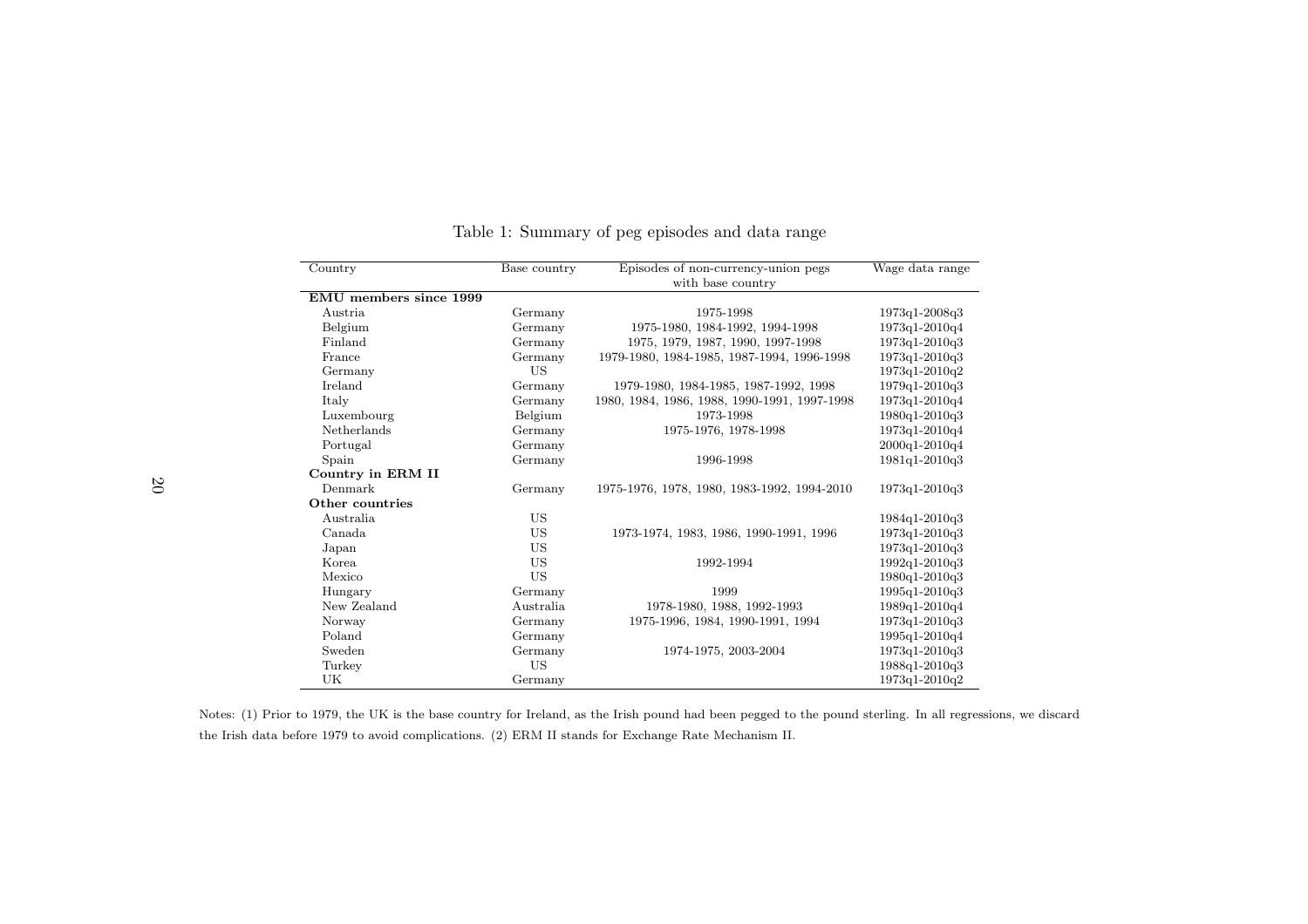|                                 | Quarterly         | Annual            | $2$ -year         | 4-year       |
|---------------------------------|-------------------|-------------------|-------------------|--------------|
| <b>Variables</b>                | $\left(1\right)$  | $\left( 2\right)$ | $\left( 3\right)$ | (4)          |
| $\Delta ln(W_t^*)$              | 0.27              | 0.23              | 0.3               | 0.28         |
|                                 | $(0.13)$ **       | (0.37)            | (0.39)            | (0.4)        |
| $Peg_t \times \Delta ln(W_t^*)$ | $-.23$            | $-.03$            | $-.05$            | -.37         |
|                                 | $(0.14)^*$        | (0.16)            | (0.16)            | (0.27)       |
| Linear time trend               | $-.0002$          | $-.003$           | $-.01$            | $-.05$       |
|                                 | $(0.0000455)$ *** | $(0.001)$ ***     | $(0.004)$ ***     | $(0.02)$ *** |
| Const.                          | 0.04              | 0.14              | 0.29              | 0.62         |
|                                 | $(0.005)$ ***     | $(0.03)$ ***      | $(0.07)$ ***      | $(0.17)$ *** |
| Obs.                            | 2042              | 677               | 316               | 150          |
| $R^2$                           | 0.2               | 0.29              | 0.37              | 0.46         |
| statistic<br>$F^r$              | 60.1              | 56.43             | 48.51             | 46.48        |

Table 2: Specification 1

Notes: (1) The dependent variable is the wage growth rate as measured by the log change in wages. (2) The variable  $\Delta ln(W_t^*)$  is the wage growth rate of the base country, and  $Peg_t$  is a dummy variable indicating whether a country pegs its exchange rate to its base country via a currency union or other arrangements. (3) The top row indicates the time interval at which the wage growth rates are calculated. (4) The numbers in the parentheses are robust standard errors. (5) \*, \*\*, and \*\*\* indicate statistical significance at the 10%, 5% and 1% levels, respectively. (6) All regressions include country fixed effects.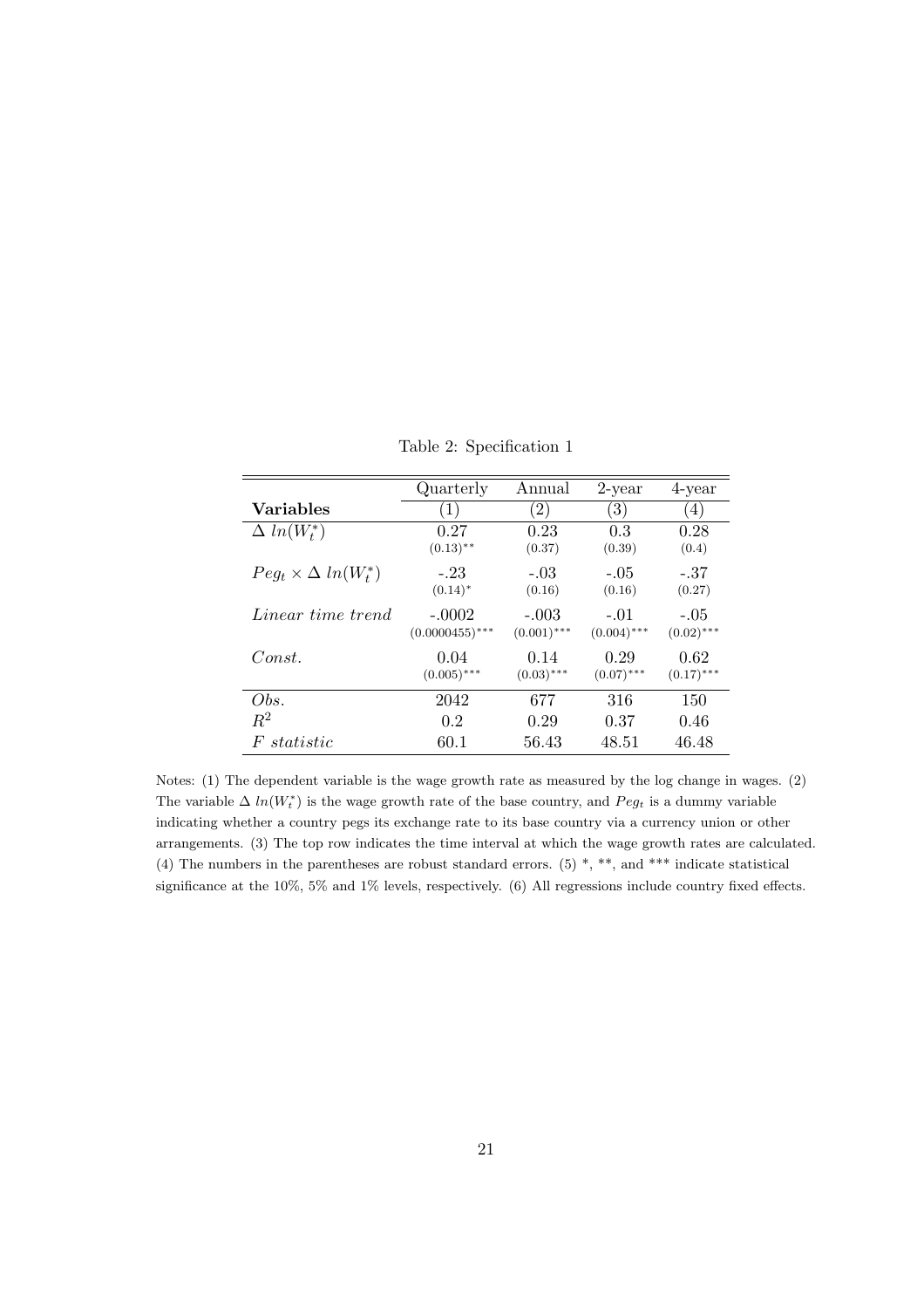|                                                   | Quarterly                     | Annual                   | $2$ -year               | 4-year                 |
|---------------------------------------------------|-------------------------------|--------------------------|-------------------------|------------------------|
| Variables                                         | 1)                            | $\left( 2\right)$        | $\left( 3\right)$       | $\left(4\right)$       |
| $\Delta ln(W_t^*)$                                | 0.23                          | 0.15                     | 0.23                    | 0.16                   |
|                                                   | $(0.13)^*$                    | (0.38)                   | (0.39)                  | (0.42)                 |
| $CU_t \times \Delta ln(W_t^*)$                    | 0.64<br>$(0.18)$ ***          | 0.78<br>$(0.33)$ **      | 0.96<br>$(0.34)$ ***    | 0.68<br>$(0.22)$ ***   |
| Non CU peg <sub>t</sub> $\times \Delta ln(W_t^*)$ | -.35<br>$(0.12)$ ***          | $-.13$<br>(0.15)         | $-.15$<br>(0.17)        | $-.53$<br>$(0.23)$ **  |
| Linear time trend                                 | $-.0002$<br>$(0.0000475)$ *** | $-.004$<br>$(0.001)$ *** | $-.02$<br>$(0.005)$ *** | $-.06$<br>$(0.02)$ *** |
| Const.                                            | 0.04<br>$(0.005)$ ***         | 0.15<br>$(0.03)$ ***     | 0.31<br>$(0.08)$ ***    | 0.69<br>$(0.18)$ ***   |
| Obs.                                              | 2042                          | 677                      | 316                     | 150                    |
| $R^2$                                             | 0.22                          | 0.3                      | 0.39                    | 0.49                   |
| statistic<br>F                                    | 47.72                         | 40.65                    | 33.78                   | 28.93                  |

Table 3: Specification 2

Notes: (1) The dependent variable is the wage growth rate as measured by the log change in wages. (2) The variable  $\Delta ln(W_t^*)$  is the wage growth rate of the base country,  $CU_t$  is a dummy variable indicating membership of a currency union, and  $Non\ CU\ peg_t$  is a dummy variable indicating whether a country engages in a peg other than being a member of a currency union. (3) The top row indicates the time interval at which the wage growth rates are calculated. (4) The numbers in the parentheses are robust standard errors. (5) \*, \*\*, and \*\*\* indicate statistical significance at the 10%, 5% and 1% levels, respectively. (6) All regressions include country fixed effects.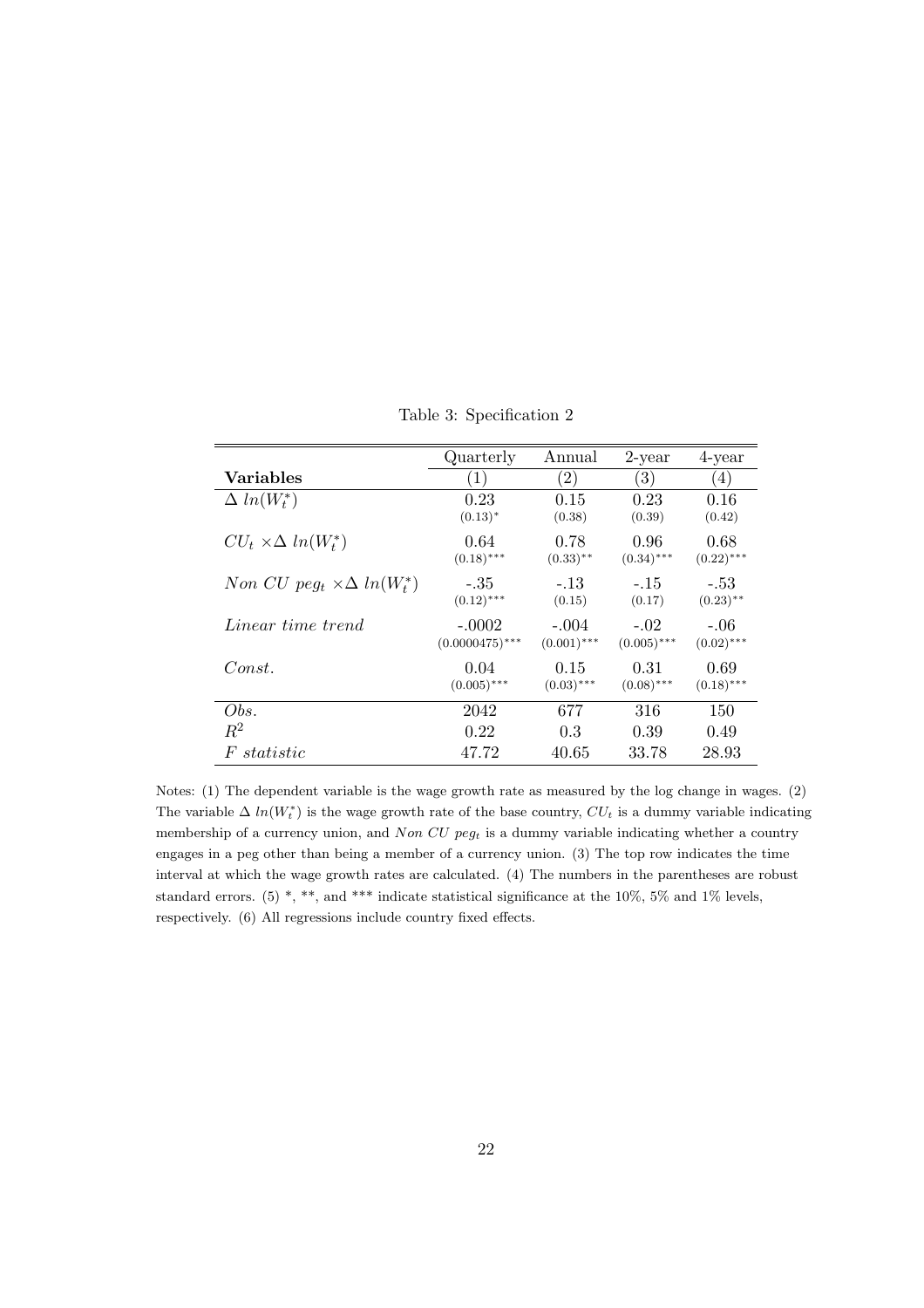|                                   | Quarterly         | Annual            | $2$ -year    | 4-year                 |
|-----------------------------------|-------------------|-------------------|--------------|------------------------|
| Variables                         | (1)               | $\left( 2\right)$ | (3)          | $\left(4\right)$       |
| $\Delta ln(W_t^*)$                | 0.21              | 0.27              | 0.2          | 0.31                   |
|                                   | $(0.08)$ ***      | $(0.14)$ **       | (0.18)       | $(0.19)^*$             |
| $Peg_t \times \Delta ln(W_t^*)$   | $-.13$            | 0.02              | 0.18         | $-.10$                 |
|                                   | (0.13)            | (0.1)             | $(0.11)^*$   | (0.17)                 |
| $\Delta ln(a_t)$                  | $-.06$            | 0.02              | 0.02         | 0.12                   |
|                                   | (0.09)            | (0.05)            | (0.04)       | $(0.06)$ <sup>**</sup> |
| $CPI$ inflation rate <sub>t</sub> | 0.55              | 0.77              | 0.82         | 0.8                    |
|                                   | $(0.15)$ ***      | $(0.04)$ ***      | $(0.03)$ *** | $(0.09)$ ***           |
| <i>Linear time trend</i>          | $-.0001$          | $-.0008$          | $-.003$      | $-.007$                |
|                                   | $(0.0000387)$ *** | (0.0005)          | (0.002)      | (0.008)                |
| Const.                            | 0.02              | 0.03              | 0.06         | 0.1                    |
|                                   | $(0.005)$ ***     | $(0.02)$ **       | (0.04)       | (0.09)                 |
| Obs.                              | 1899              | 622               | 295          | 139                    |
| $R^2$                             | 0.38              | 0.72              | 0.77         | 0.84                   |
| statistic<br>$F_{\cdot}$          | 175.3             | 260.2             | 288.08       | 146                    |

Table 4: Specification 1, with productivity growth and CPI inflation

Notes: (1) The dependent variable is the wage growth rate as measured by the log change in wages. (2) The variable  $\Delta ln(W_t^*)$  is the wage growth rate of the base country,  $Peg_t$  is a dummy variable indicating whether a country pegs its exchange rate to its base country via a currency union or other arrangements,  $\Delta ln(a_t)$  is the productivity growth, and CPI inflation rate<sub>t</sub> is the inflation rate as measured by the percentage change of CPI. (3) The top row indicates the time interval at which the wage growth rates are calculated. (4) The numbers in the parentheses are robust standard errors. (5) \*, \*\*, and \*\*\* indicate statistical significance at the 10%, 5% and 1% levels, respectively. (6) All regressions include country fixed effects.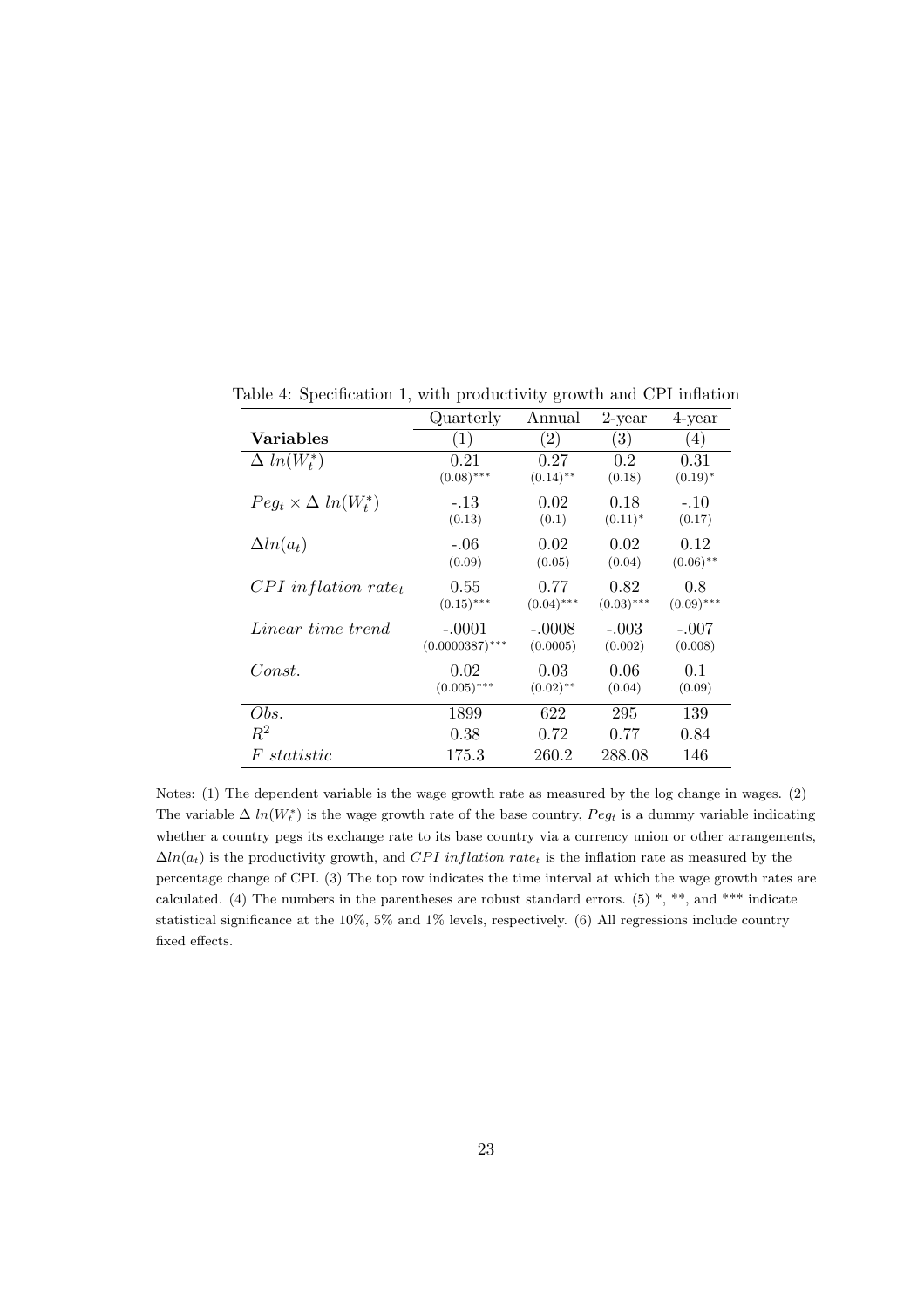|                                        | Quarterly         | Annual            | $2$ -year        | 4-year           |
|----------------------------------------|-------------------|-------------------|------------------|------------------|
| Variables                              | (1)               | $\left( 2\right)$ | $\left(3\right)$ | $\left(4\right)$ |
| $\Delta ln(W_t^*)$                     | 0.19              | 0.26              | 0.2              | 0.31             |
|                                        | $(0.08)$ **       | $(0.15)^*$        | (0.18)           | (0.19)           |
| $CU_t \times \Delta ln(W_t^*)$         | 0.4               | 0.29              | 0.61             | 0.24             |
|                                        | (0.24)            | (0.24)            | $(0.24)$ **      | (0.27)           |
| Non CU $peq_t \times \Delta ln(W_t^*)$ | $-.16$            | 0.02              | 0.18             | $-.09$           |
|                                        | (0.13)            | (0.1)             | $(0.11)^*$       | (0.17)           |
| $\Delta ln(a_t)$                       | $-.05$            | 0.02              | 0.03             | 0.12             |
|                                        | (0.1)             | (0.05)            | (0.04)           | $(0.07)^*$       |
| $CPI$ inflation rate <sub>t</sub>      | 0.54              | 0.77              | 0.81             | 0.79             |
|                                        | $(0.15)$ ***      | $(0.04)$ ***      | $(0.03)$ ***     | $(0.09)$ ***     |
| Linear time trend                      | $-.0001$          | $-.0009$          | $-.003$          | $-.01$           |
|                                        | $(0.0000452)$ *** | (0.0006)          | $(0.002)^*$      | (0.009)          |
| Const.                                 | 0.02              | 0.04              | 0.06             | 0.11             |
|                                        | $(0.006)$ ***     | $(0.02)^*$        | $(0.04)^*$       | (0.09)           |
| Obs.                                   | 1899              | 622               | 295              | 139              |
| $R^2$                                  | 0.38              | 0.72              | 0.77             | 0.84             |
| statistic<br>F                         | 141.62            | 204.29            | 229.19           | 104.09           |

Table 5: Specification 2, with productivity growth and CPI inflation

Notes: (1) The dependent variable is the wage growth rate as measured by the log change in wages. (2) The variable  $\Delta ln(W_t^*)$  is the wage growth rate of the base country,  $CU_t$  is a dummy variable indicating membership of a currency union,  $Non\ CU\ pegt$  is a dummy variable indicating whether a country engages in a peg other than being a member of a currency union,  $\Delta ln(a_t)$  is the productivity growth, and  $CPI$  inflation rate<sub>t</sub> is the inflation rate as measured by the percentage change of CPI. (3) The top row indicates the time interval at which the wage growth rates are calculated. (4) The numbers in the parentheses are robust standard errors. (5) \*, \*\*, and \*\*\* indicate statistical significance at the 10%, 5% and 1% levels, respectively. (6) All regressions include country fixed effects.